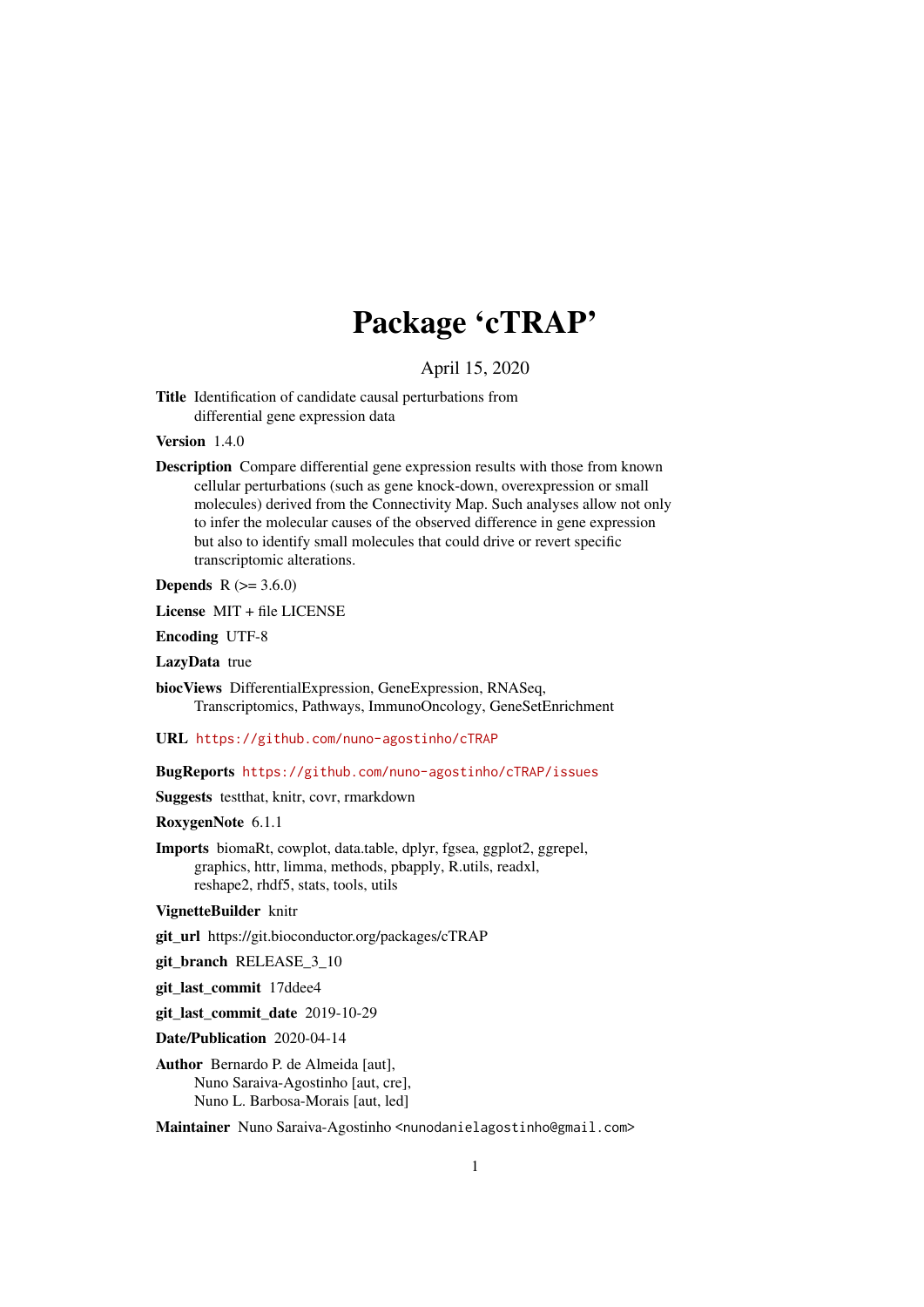# <span id="page-1-0"></span>R topics documented:

| $\overline{2}$  |
|-----------------|
| $\overline{4}$  |
| $\overline{4}$  |
| 5               |
| 6               |
| 6               |
| 7               |
| 8               |
| 8               |
| 9               |
| $\overline{10}$ |
| 11              |
| 12              |
| 12              |
| 13              |
| 14              |
| 14              |
| 15              |
| 16              |
| <b>17</b>       |
| 19              |
| 20              |
| 21              |
| 22              |
| 23              |
|                 |
| -24             |
| 25              |
| 27              |
|                 |

# **Index [28](#page-27-0) Propose 28 Propose 28 Propose 28 Propose 28 Propose 28 Propose 28 Propose 28 Propose 28 Propose 28 Pro**

<span id="page-1-1"></span>analyseDrugSetEnrichment

*Analyse drug set enrichment*

# Description

Analyse drug set enrichment

# Usage

```
analyseDrugSetEnrichment(sets, stats, col = NULL, nperm = 10000,
 maxSize = 500, ...
```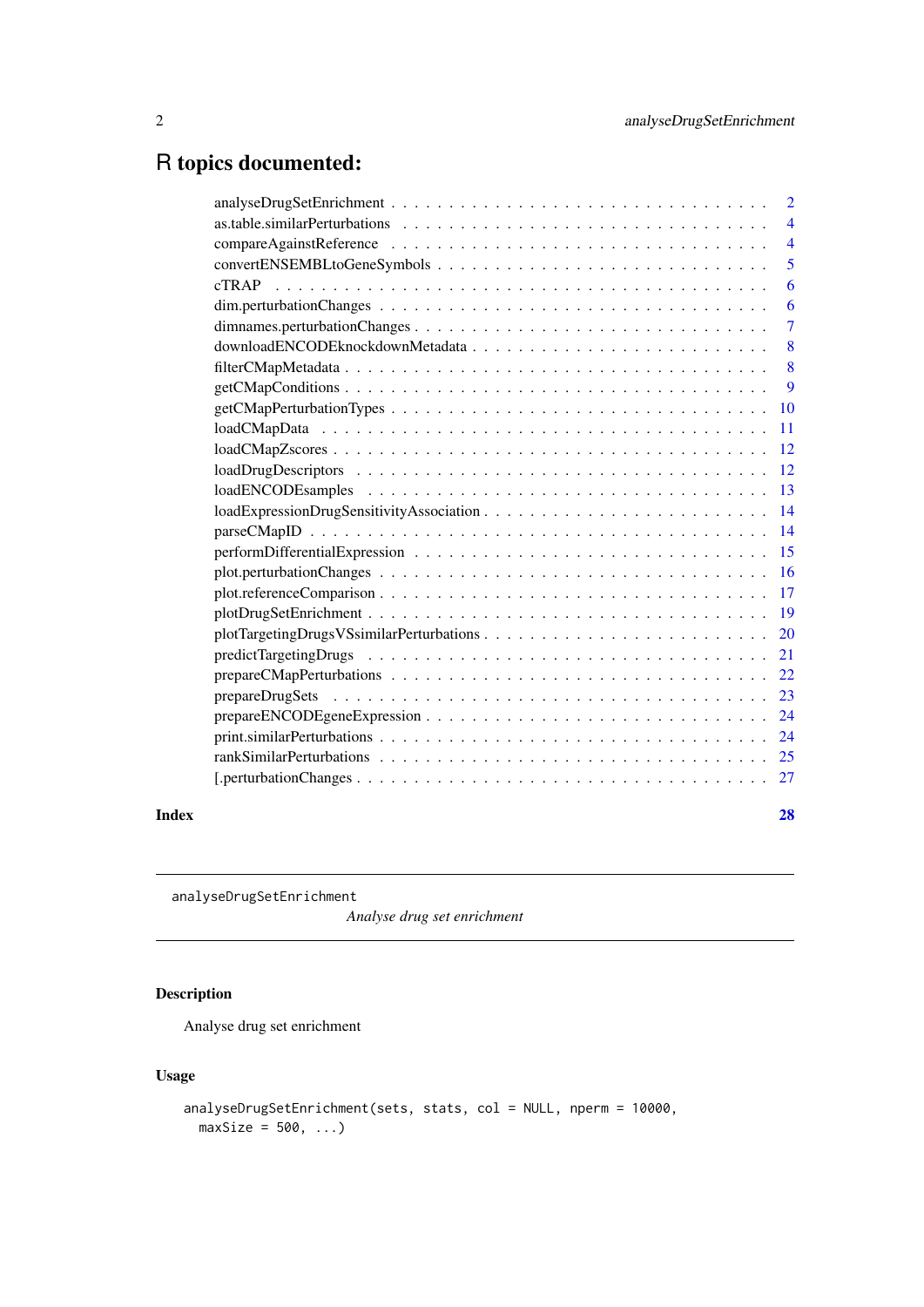# <span id="page-2-0"></span>Arguments

| sets    | Named list of characters: named sets containing compound identifiers (obtain<br>drug sets by running prepareDrugSets())                                                                        |
|---------|------------------------------------------------------------------------------------------------------------------------------------------------------------------------------------------------|
| stats   | Named numeric vector or either a similarPerturbations or a targetingDrugs<br>object (obtained after running rankSimilarPerturbations or predictTargetingDrugs,<br>respectively)                |
| col     | Character: name of the column to use for statistics (only required if class of<br>stats is either similarPerturbations or targetingDrugs)                                                      |
| nperm   | Number of permutations to do. Minimial possible nominal p-value is about<br>1/nperm                                                                                                            |
| maxSize | Maximal size of a gene set to test. All pathways above the threshold are ex-<br>cluded.                                                                                                        |
|         | Arguments passed on to fgsea:: fgsea                                                                                                                                                           |
|         | minSize Minimal size of a gene set to test. All pathways below the threshold<br>are excluded.                                                                                                  |
|         | <b>nproc</b> If not equal to zero sets BPPARAM to use nproc workers (default $= 0$ ).                                                                                                          |
|         | gseaParam GSEA parameter value, all gene-level statis are raised to the power<br>of 'gseaParam' before calculation of GSEA enrichment scores.                                                  |
|         | <b>BPPARAM</b> Parallelization parameter used in bplapply. Can be used to specify<br>cluster to run. If not initialized explicitly or by setting 'nproc' default value<br>'bpparam()' is used. |

# Value

Enrichment analysis based on GSEA

# See Also

Other functions for drug set enrichment analysis: [loadDrugDescriptors](#page-11-1), [plotDrugSetEnrichment](#page-18-1), [prepareDrugSets](#page-22-1)

# Examples

```
descriptors <- loadDrugDescriptors()
drugSets <- prepareDrugSets(descriptors)
# Analyse drug set enrichment in ranked targeting drugs for a differential
```

```
# expression profile
data("diffExprStat")
gdsc <- loadExpressionDrugSensitivityAssociation("GDSC")
predicted <- predictTargetingDrugs(diffExprStat, gdsc)
```
analyseDrugSetEnrichment(drugSets, predicted)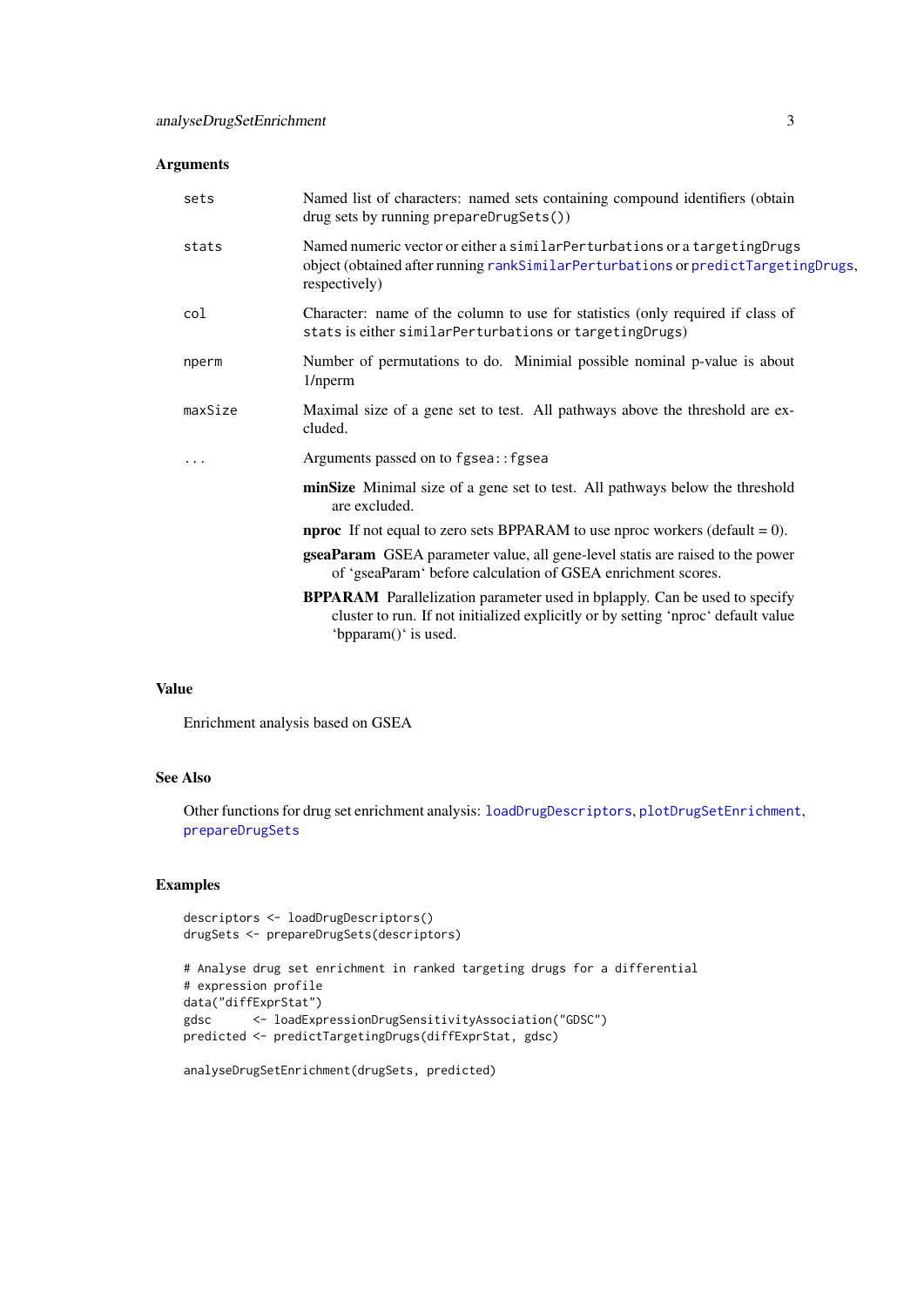<span id="page-3-1"></span><span id="page-3-0"></span>as.table.similarPerturbations

*Cross Tabulation and Table Creation*

# Description

Cross Tabulation and Table Creation

#### Usage

## S3 method for class 'similarPerturbations' as.table $(x, \ldots,$  clean = TRUE)

#### Arguments

| x                       | similarPerturbations object                               |
|-------------------------|-----------------------------------------------------------|
| $\cdot$ $\cdot$ $\cdot$ | Extra parameters passed to table                          |
| clean                   | Boolean: only show certain columns (to avoid redundancy)? |

# Value

Complete table with metadata based on a similarPerturbations object

#### See Also

Other functions related with the ranking of CMap perturbations: [\[.perturbationChanges](#page-26-1), [dim.perturbationChanges](#page-5-1) [dimnames.perturbationChanges](#page-6-1), [filterCMapMetadata](#page-7-1), [getCMapConditions](#page-8-1), [getCMapPerturbationTypes](#page-9-1), [loadCMapData](#page-10-1), [loadCMapZscores](#page-11-2), [parseCMapID](#page-13-1), [plot.perturbationChanges](#page-15-1), [plot.referenceComparison](#page-16-1), [plotTargetingDrugsVSsimilarPerturbations](#page-19-1), [prepareCMapPerturbations](#page-21-1), [print.similarPerturbations](#page-23-1), [rankSimilarPerturbations](#page-24-1)

compareAgainstReference

*Compare multiple methods and rank reference accordingly*

# Description

Compare multiple methods and rank reference accordingly

#### Usage

```
compareAgainstReference(diffExprGenes, reference, method = c("spearman",
  "pearson", "gsea"), geneSize = 150, cellLines = NULL,
 cellLineMean = "auto", rankByAscending = TRUE,
 rankPerCellLine = FALSE)
```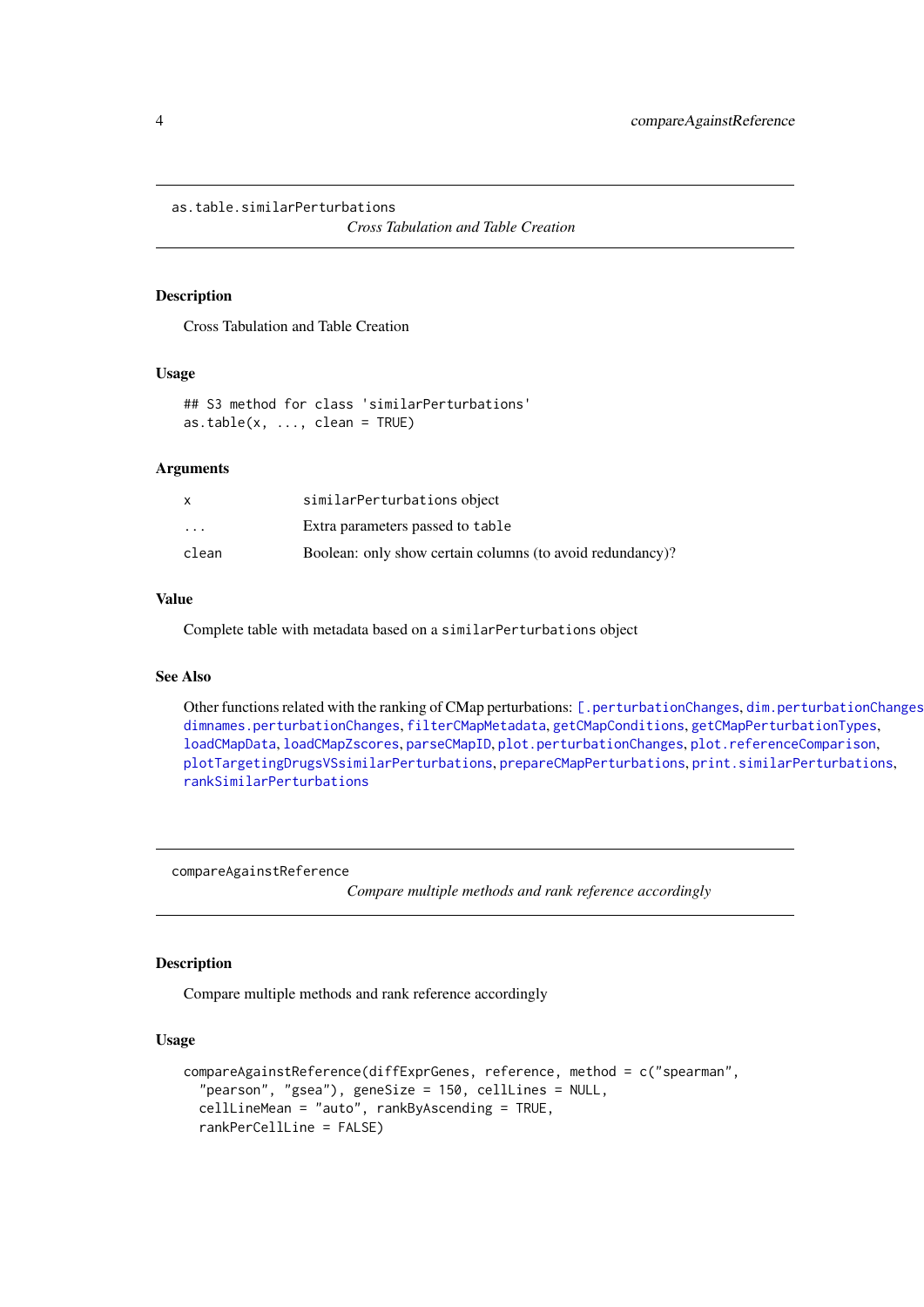# <span id="page-4-0"></span>Arguments

| diffExprGenes   | Numeric: named vector of differentially expressed genes whose names are gene<br>identifiers and respective values are a statistic that represents significance and<br>magnitude of differentially expressed genes (e.g. t-statistics) |
|-----------------|---------------------------------------------------------------------------------------------------------------------------------------------------------------------------------------------------------------------------------------|
| reference       | Data matrix or perturbationChanges object (CMap perturbations; read prepareCMapPerturbation                                                                                                                                           |
| method          | Character: comparison methods to run (spearman, pearson or gsea); multiple<br>methods can be selected                                                                                                                                 |
| geneSize        | Number: top and bottom number of differentially expressed genes for gene set<br>enrichment (only used if method = gsea)                                                                                                               |
| cellLines       | Integer: number of unique cell lines                                                                                                                                                                                                  |
| cellLineMean    | Boolean: add a column with the mean score across cell lines? If cell Line Mean<br>= "auto" (default) the mean score will be added if more than one cell line is<br>available                                                          |
| rankByAscending |                                                                                                                                                                                                                                       |
|                 | Boolean: rank values based on their ascending (TRUE) or descending (FALSE)<br>order?                                                                                                                                                  |
| rankPerCellLine |                                                                                                                                                                                                                                       |
|                 | Boolean: when ranking results, also rank them based on individual cell lines<br>instead of only focusing on the mean score across cell lines; if cell LineMean =<br>FALSE, individual cell line conditions are always ranked          |

# Value

List of data frame containing the results per methods of comparison

```
convertENSEMBLtoGeneSymbols
```
*Convert ENSEMBL gene identifiers to gene symbols*

# Description

Convert ENSEMBL gene identifiers to gene symbols

# Usage

```
convertENSEMBLtoGeneSymbols(genes, dataset = "hsapiens_gene_ensembl",
 mart = "ensemble']
```
# Arguments

| genes   | Character: ENSEMBL gene identifiers |
|---------|-------------------------------------|
| dataset | Character: biomark dataset name     |
| mart    | Character: biomaRt database name    |

# Value

Named character vector where names are the input ENSEMBL gene identifiers and the values are the matching gene symbols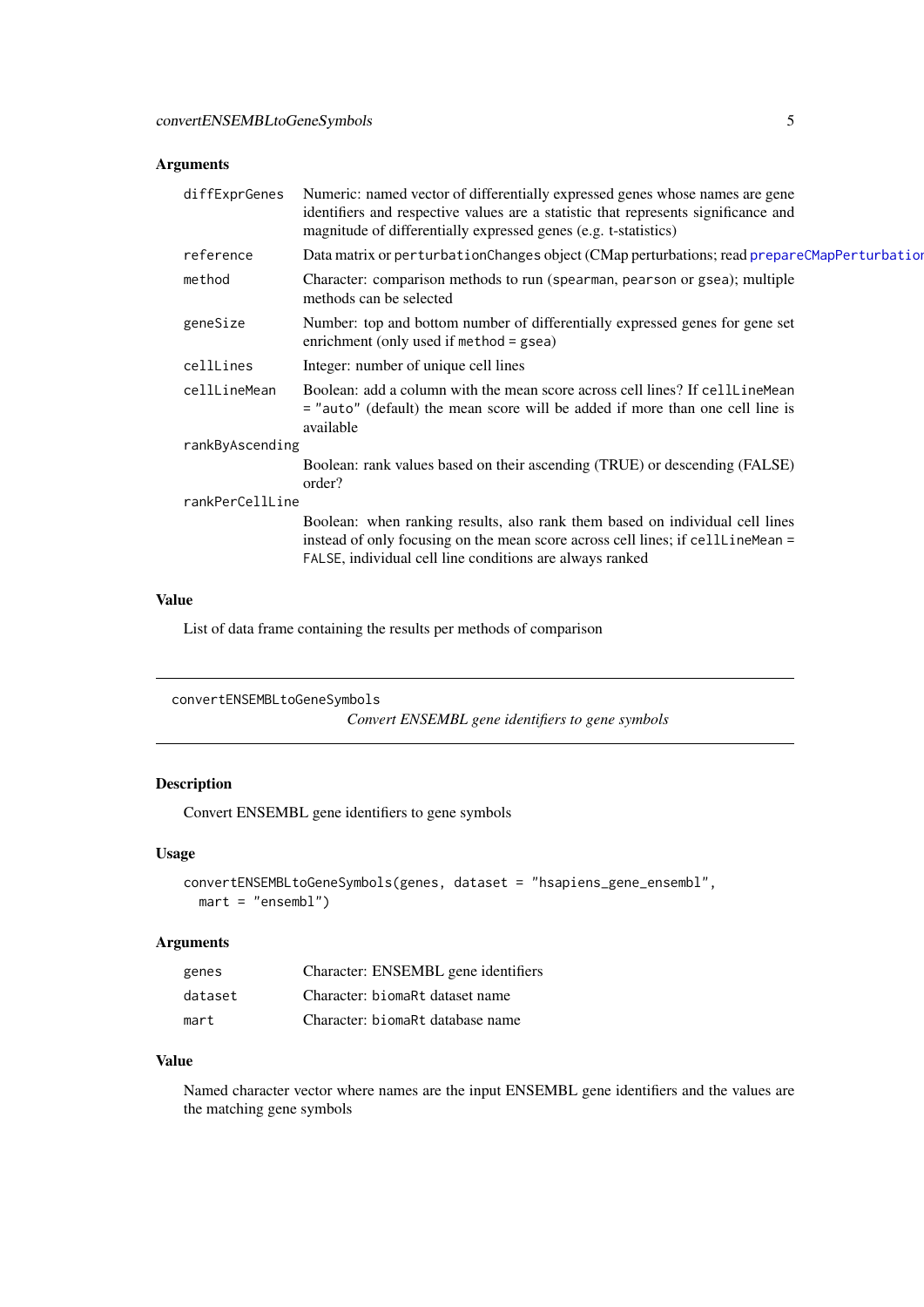<span id="page-5-0"></span>

# Description

Compare differential gene expression results with those from big datasets (e.g. CMap), allowing to infer which types of perturbations may explain the observed difference in gene expression.

#### Details

Input: To use this package, a named vector of differentially expressed gene metric is needed, where its values represent the significance and magnitude of the differentially expressed genes (e.g. t-statistic) and its names are gene symbols.

Workflow: The differentially expressed genes will be compared against selected perturbation conditions by:

- Spearman or Pearson correlation with z-scores of differentially expressed genes after perturbations from CMap. Use function [rankSimilarPerturbations](#page-24-1) with method = "spearman" or method = "pearson"
- Gene set enrichment analysis (GSEA) using the (around) 12 000 genes from CMap. Use function [rankSimilarPerturbations](#page-24-1) with method = gsea.

Available perturbation conditions for CMap include:

- Cell line(s).
- Perturbation type (gene knockdown, gene upregulation or drug intake).
- Drug concentration.
- Time points.

Values for each perturbation type can be listed with getCMapPerturbationTypes()

Output: The output includes a data frame of ranked perturbations based on the associated statistical values and respective p-values.

<span id="page-5-1"></span>dim.perturbationChanges

*Dimensions of a* perturbationChanges *object*

#### Description

Dimensions of a perturbationChanges object

# Usage

```
## S3 method for class 'perturbationChanges'
dim(x)
```
# Arguments

x perturbationChanges object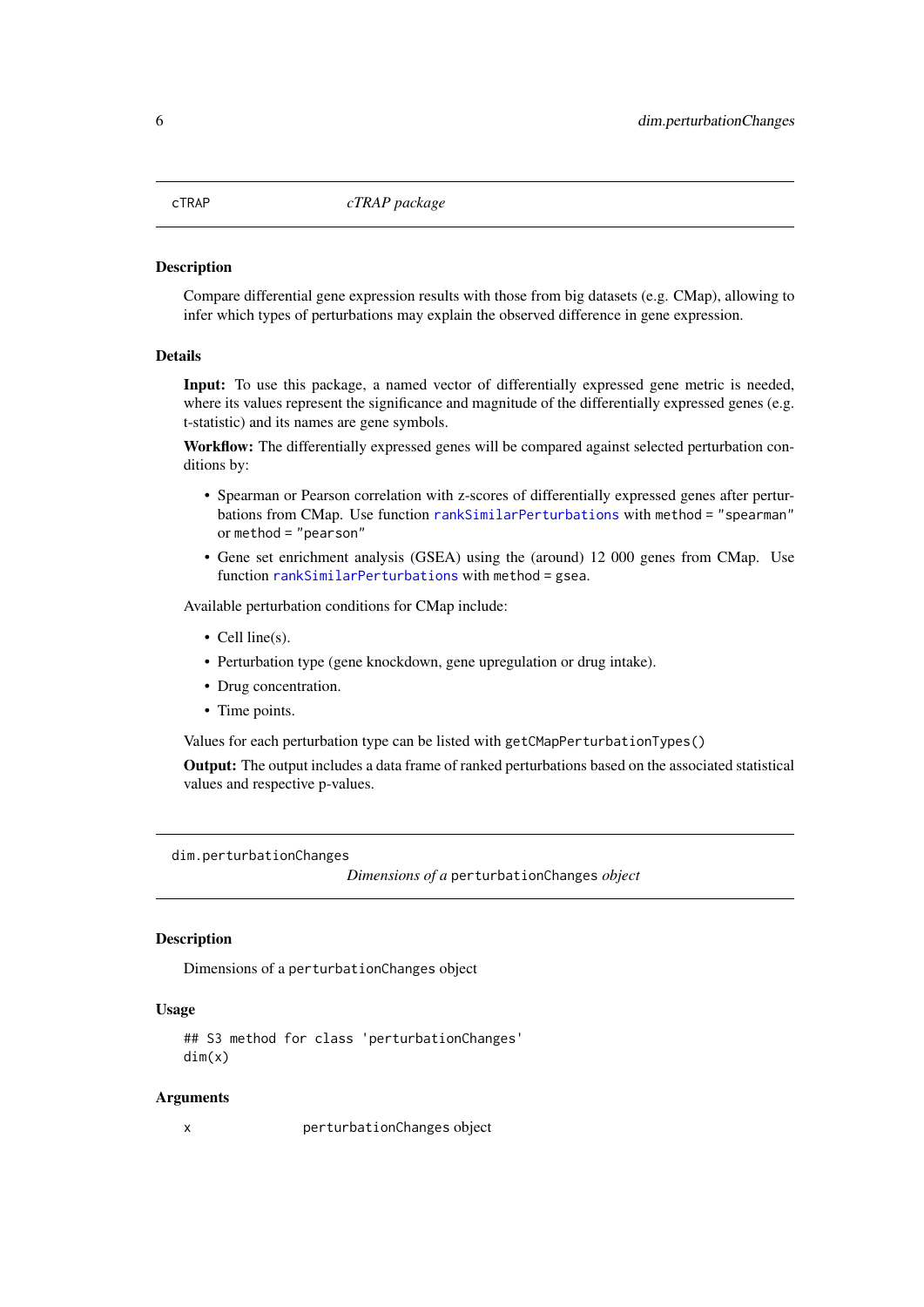# <span id="page-6-0"></span>Value

Dimensions of a perturbationChanges object

# See Also

Other functions related with the ranking of CMap perturbations: [\[.perturbationChanges](#page-26-1), as.table.similarPerturb [dimnames.perturbationChanges](#page-6-1), [filterCMapMetadata](#page-7-1), [getCMapConditions](#page-8-1), [getCMapPerturbationTypes](#page-9-1), [loadCMapData](#page-10-1), [loadCMapZscores](#page-11-2), [parseCMapID](#page-13-1), [plot.perturbationChanges](#page-15-1), [plot.referenceComparison](#page-16-1), [plotTargetingDrugsVSsimilarPerturbations](#page-19-1), [prepareCMapPerturbations](#page-21-1), [print.similarPerturbations](#page-23-1), [rankSimilarPerturbations](#page-24-1)

<span id="page-6-1"></span>dimnames.perturbationChanges

*Dimnames of a* perturbationChanges *object*

## Description

Dimnames of a perturbationChanges object

#### Usage

## S3 method for class 'perturbationChanges' dimnames(x)

#### Arguments

x perturbationChanges object

# Value

Retrieve dimnames of a perturbationChanges object

#### See Also

Other functions related with the ranking of CMap perturbations: [\[.perturbationChanges](#page-26-1), as.table.similarPerturb [dim.perturbationChanges](#page-5-1), [filterCMapMetadata](#page-7-1), [getCMapConditions](#page-8-1), [getCMapPerturbationTypes](#page-9-1), [loadCMapData](#page-10-1), [loadCMapZscores](#page-11-2), [parseCMapID](#page-13-1), [plot.perturbationChanges](#page-15-1), [plot.referenceComparison](#page-16-1), [plotTargetingDrugsVSsimilarPerturbations](#page-19-1), [prepareCMapPerturbations](#page-21-1), [print.similarPerturbations](#page-23-1), [rankSimilarPerturbations](#page-24-1)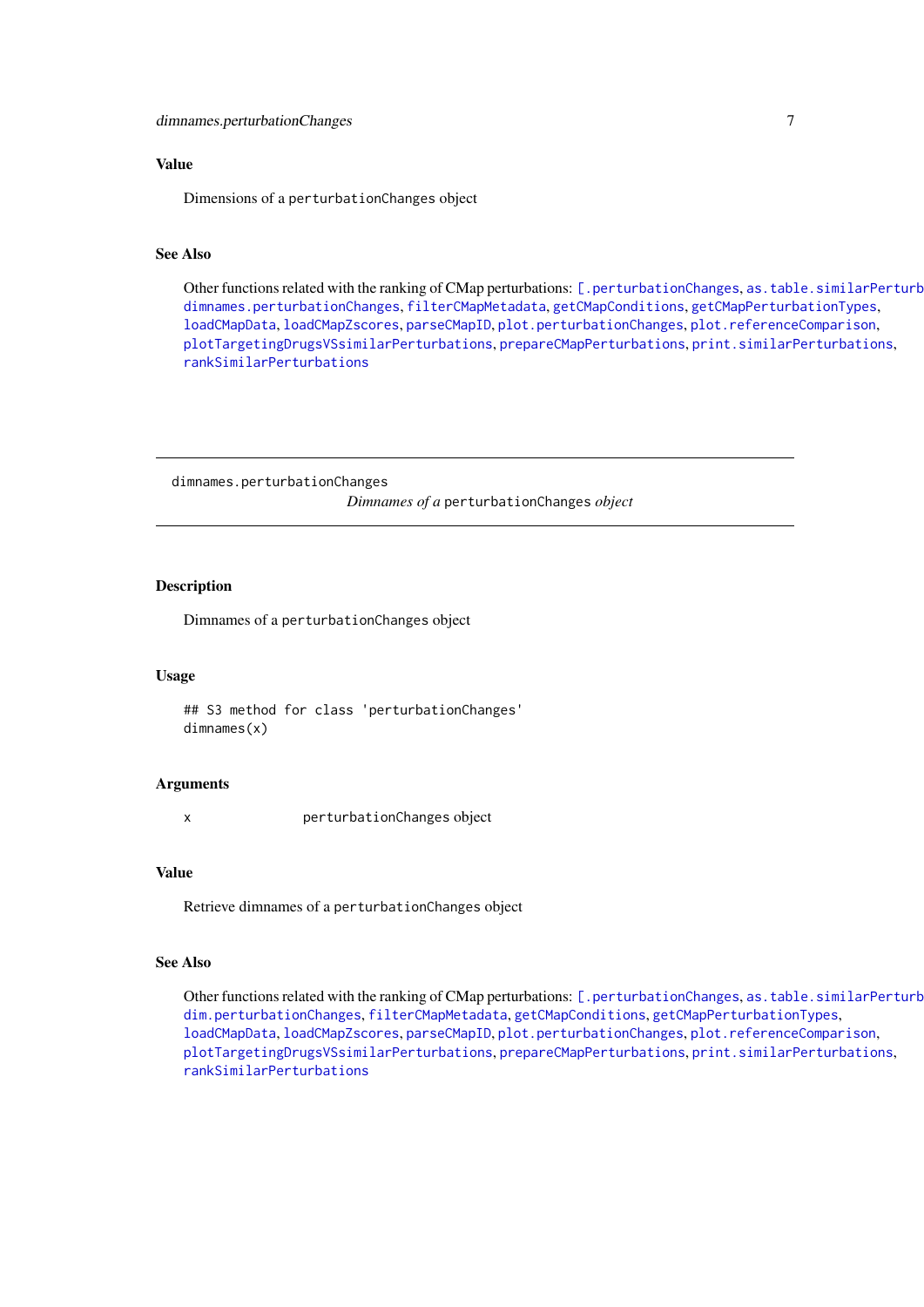```
downloadENCODEknockdownMetadata
```
*Download metadata for ENCODE knockdown experiments*

# Description

Download metadata for ENCODE knockdown experiments

# Usage

```
downloadENCODEknockdownMetadata(cellLine = NULL, gene = NULL)
```
#### Arguments

| cellLine | Character: cell line   |
|----------|------------------------|
| gene     | Character: target gene |

#### Value

Data frame containing ENCODE knockdown experiment metadata

#### See Also

Other functions related with using ENCODE expression data: [loadENCODEsamples](#page-12-1), [performDifferentialExpression](#page-14-1), [prepareENCODEgeneExpression](#page-23-2)

# Examples

downloadENCODEknockdownMetadata("HepG2", "EIF4G1")

<span id="page-7-1"></span>filterCMapMetadata *Filter CMap metadata*

# Description

Filter CMap metadata

# Usage

```
filterCMapMetadata(metadata, cellLine = NULL, timepoint = NULL,
 dosage = NULL, perturbationType = NULL)
```
# Arguments

| metadata         | Data frame (CMap metadata) or character (respective filepath)     |
|------------------|-------------------------------------------------------------------|
| cellLine         | Character: cell line (if NULL, all values are loaded)             |
| timepoint        | Character: timepoint (if NULL, all values are loaded)             |
| dosage           | Character: dosage (if NULL, all values are loaded)                |
| perturbationType |                                                                   |
|                  | $\sim$ 1 $\sim$ $\sim$ 1 $\sim$ $\sim$ 1 $\sim$ 1 $\sim$ 1 $\sim$ |

Character: type of perturbation (if NULL, all perturbation types are loaded)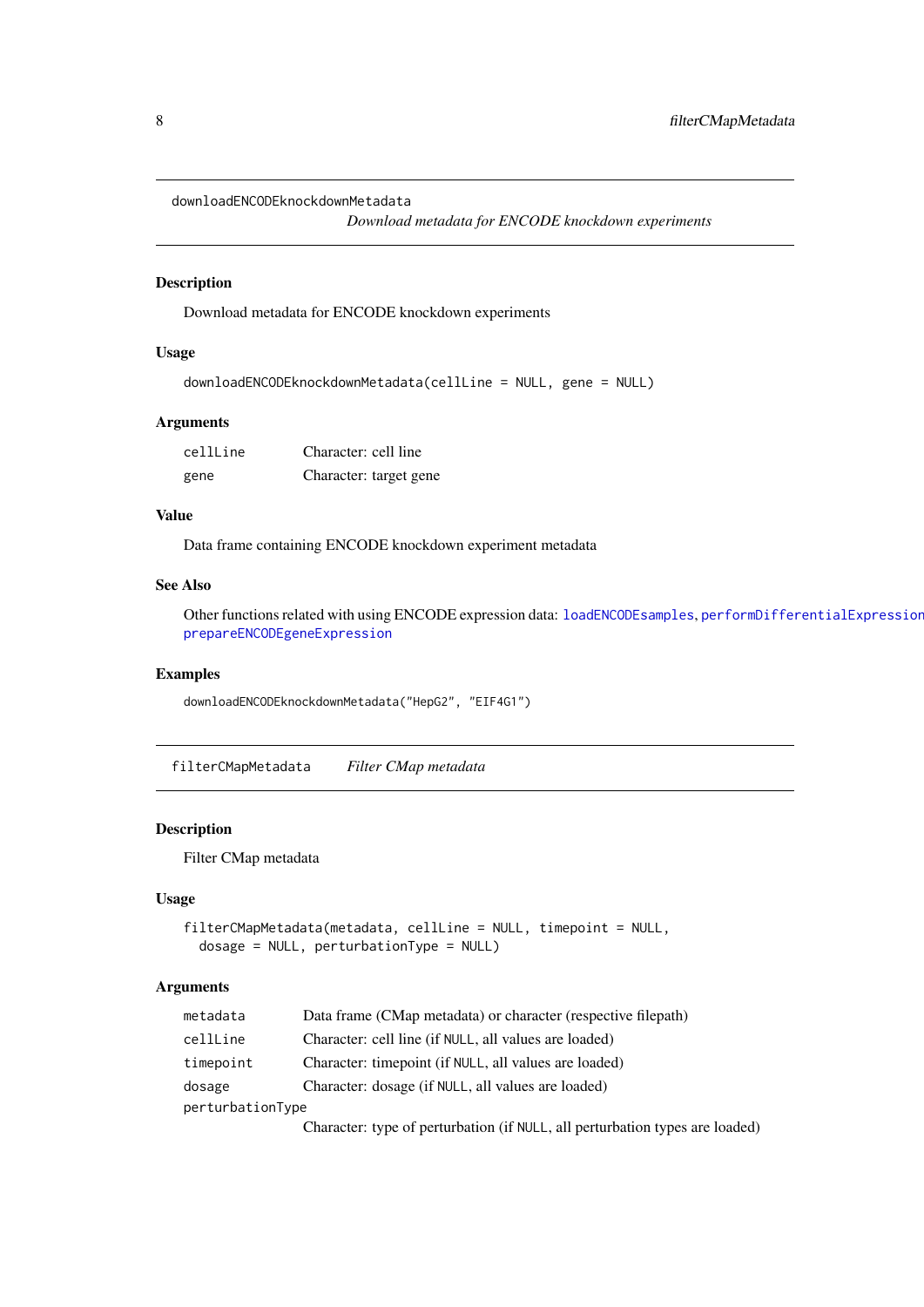```
getCMapConditions 9
```
# Value

Filtered CMap metadata

# See Also

Other functions related with the ranking of CMap perturbations: [\[.perturbationChanges](#page-26-1), as.table.similarPerturb [dim.perturbationChanges](#page-5-1), [dimnames.perturbationChanges](#page-6-1), [getCMapConditions](#page-8-1), [getCMapPerturbationTypes](#page-9-1), [loadCMapData](#page-10-1), [loadCMapZscores](#page-11-2), [parseCMapID](#page-13-1), [plot.perturbationChanges](#page-15-1), [plot.referenceComparison](#page-16-1), [plotTargetingDrugsVSsimilarPerturbations](#page-19-1), [prepareCMapPerturbations](#page-21-1), [print.similarPerturbations](#page-23-1), [rankSimilarPerturbations](#page-24-1)

# Examples

```
## Not run:
cmapMetadata <- loadCMapData("cmapMetadata.txt", "metadata")
## End(Not run)
filterCMapMetadata(cmapMetadata, cellLine="HEPG2", timepoint="2 h",
                   dosage="25 ng/mL")
```
<span id="page-8-1"></span>getCMapConditions *List available conditions in CMap datasets*

#### Description

Downloads metadata if not available

# Usage

```
getCMapConditions(metadata, cellLine = NULL, timepoint = NULL,
  dosage = NULL, perturbationType = NULL, control = FALSE)
```
#### Arguments

| metadata         | Data frame (CMap metadata) or character (respective filepath)                |
|------------------|------------------------------------------------------------------------------|
| cellLine         | Character: cell line (if NULL, all values are loaded)                        |
| timepoint        | Character: timepoint (if NULL, all values are loaded)                        |
| dosage           | Character: dosage (if NULL, all values are loaded)                           |
| perturbationType |                                                                              |
|                  | Character: type of perturbation (if NULL, all perturbation types are loaded) |
| control          | Boolean: show controls for perturbation types?                               |

# Value

List of conditions in CMap datasets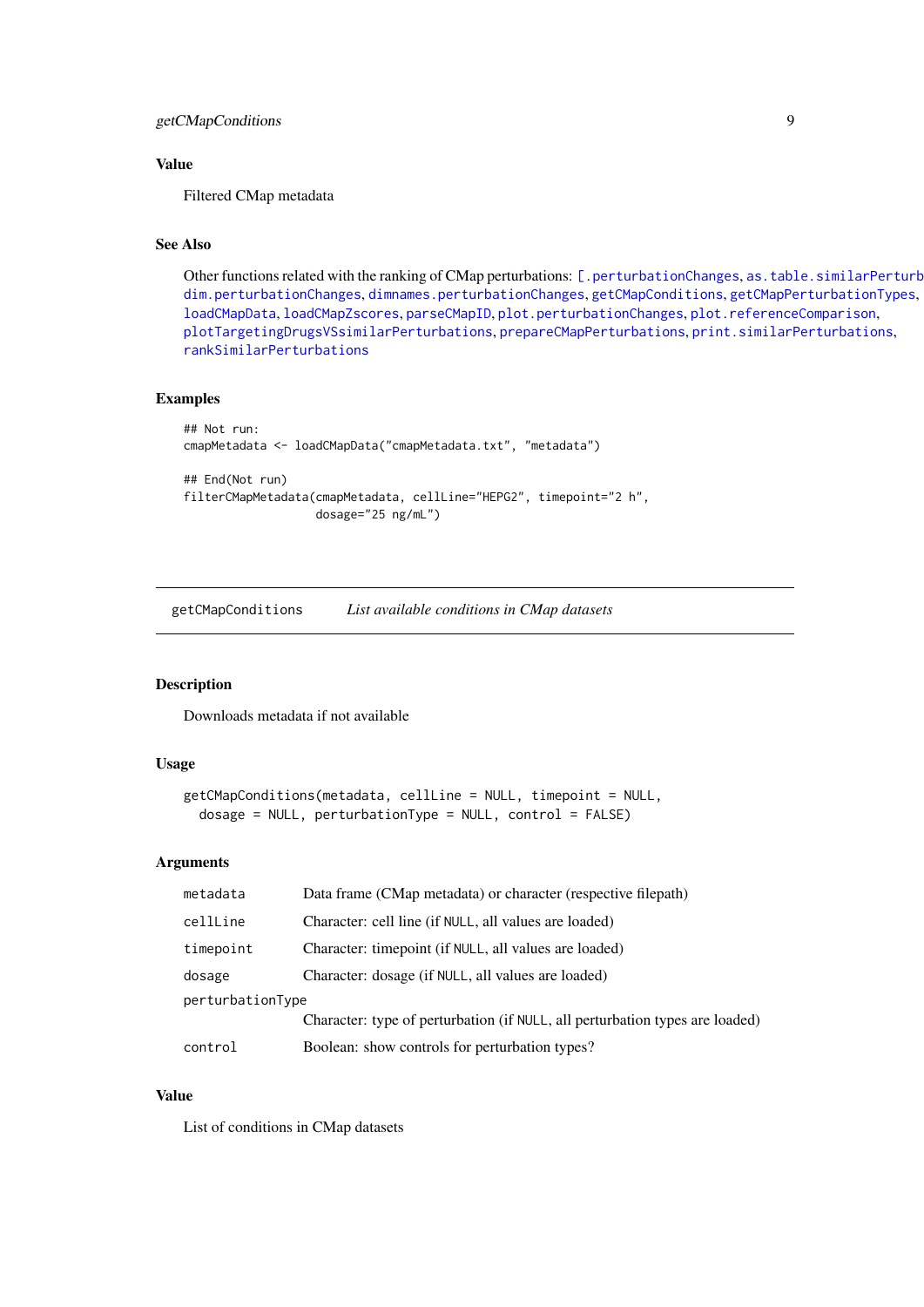# See Also

Other functions related with the ranking of CMap perturbations: [\[.perturbationChanges](#page-26-1), as.table.similarPerturb [dim.perturbationChanges](#page-5-1), [dimnames.perturbationChanges](#page-6-1), [filterCMapMetadata](#page-7-1), [getCMapPerturbationTypes](#page-9-1), [loadCMapData](#page-10-1), [loadCMapZscores](#page-11-2), [parseCMapID](#page-13-1), [plot.perturbationChanges](#page-15-1), [plot.referenceComparison](#page-16-1), [plotTargetingDrugsVSsimilarPerturbations](#page-19-1), [prepareCMapPerturbations](#page-21-1), [print.similarPerturbations](#page-23-1), [rankSimilarPerturbations](#page-24-1)

# Examples

```
## Not run:
cmapMetadata <- loadCMapData("cmapMetadata.txt", "metadata")
## End(Not run)
```
getCMapConditions(cmapMetadata)

<span id="page-9-1"></span>getCMapPerturbationTypes

*Get perturbation types*

#### Description

Get perturbation types

#### Usage

getCMapPerturbationTypes(control = FALSE)

#### Arguments

control Boolean: return perturbation types used as control?

#### Value

Perturbation types and respective codes as used by CMap datasets

# See Also

Other functions related with the ranking of CMap perturbations: [\[.perturbationChanges](#page-26-1), as.table.similarPerturb [dim.perturbationChanges](#page-5-1), [dimnames.perturbationChanges](#page-6-1), [filterCMapMetadata](#page-7-1), [getCMapConditions](#page-8-1), [loadCMapData](#page-10-1), [loadCMapZscores](#page-11-2), [parseCMapID](#page-13-1), [plot.perturbationChanges](#page-15-1), [plot.referenceComparison](#page-16-1), [plotTargetingDrugsVSsimilarPerturbations](#page-19-1), [prepareCMapPerturbations](#page-21-1), [print.similarPerturbations](#page-23-1), [rankSimilarPerturbations](#page-24-1)

# Examples

getCMapPerturbationTypes()

<span id="page-9-0"></span>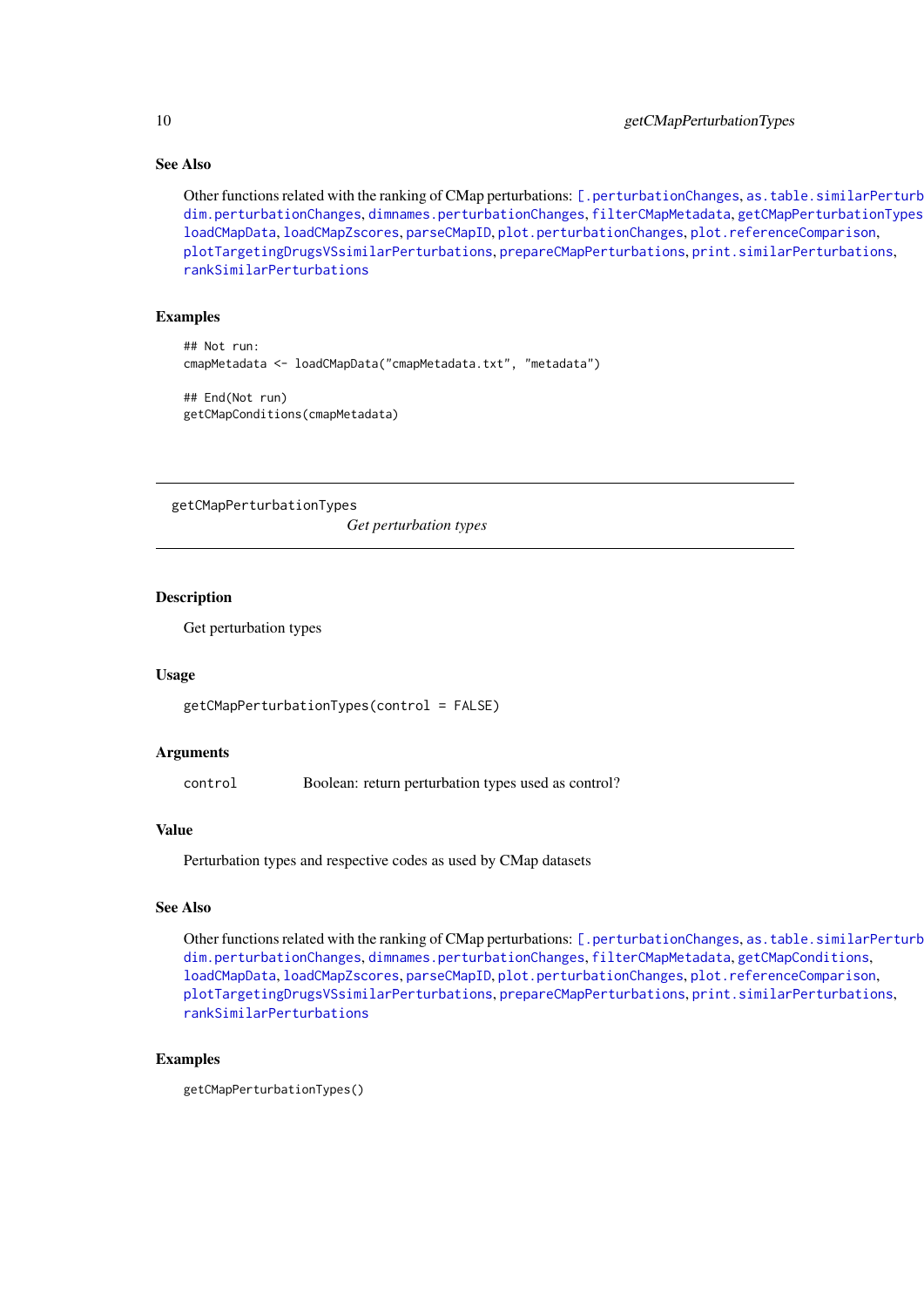<span id="page-10-1"></span><span id="page-10-0"></span>loadCMapData *Load CMap data*

#### **Description**

Load CMap data (if not found, file will be automatically downloaded)

# Usage

```
loadCMapData(file, type = c("metadata", "geneInfo", "zscores",
  "compoundInfo"), zscoresID = NULL)
```
#### Arguments

| file      | Character: path to file                                                                                                      |
|-----------|------------------------------------------------------------------------------------------------------------------------------|
| type      | Character: type of data to load (metadata, gene Info, z scores or compound Info)                                             |
| zscoresID | Character: identifiers to partially load z-scores file (for performance reasons; if<br>NULL, all identifiers will be loaded) |

#### Value

Metadata as a data table

#### Note

If type = "compoundInfo", two files from The Drug Repurposing Hub will be downloaded containing information about drugs and perturbations. The files will be named file with \_drugs and \_samples before their extension, respectively.

#### See Also

Other functions related with the ranking of CMap perturbations: [\[.perturbationChanges](#page-26-1), as.table.similarPerturb [dim.perturbationChanges](#page-5-1), [dimnames.perturbationChanges](#page-6-1), [filterCMapMetadata](#page-7-1), [getCMapConditions](#page-8-1), [getCMapPerturbationTypes](#page-9-1), [loadCMapZscores](#page-11-2), [parseCMapID](#page-13-1), [plot.perturbationChanges](#page-15-1), plot.referenceComp [plotTargetingDrugsVSsimilarPerturbations](#page-19-1), [prepareCMapPerturbations](#page-21-1), [print.similarPerturbations](#page-23-1), [rankSimilarPerturbations](#page-24-1)

## Examples

```
# Load CMap metadata (data is automatically downloaded if not available)
cmapMetadata <- loadCMapData("cmapMetadata.txt", "metadata")
```

```
# Load CMap gene info
loadCMapData("cmapGeneInfo.txt", "geneInfo")
# Load CMap zscores based on filtered metadata
cmapMetadataKnockdown <- filterCMapMetadata(
  cmapMetadata, cellLine="HepG2",
  perturbationType="Consensus signature from shRNAs targeting the same gene")
```

```
loadCMapData("cmapZscores.gctx.gz", "zscores", cmapMetadataKnockdown$sig_id)
```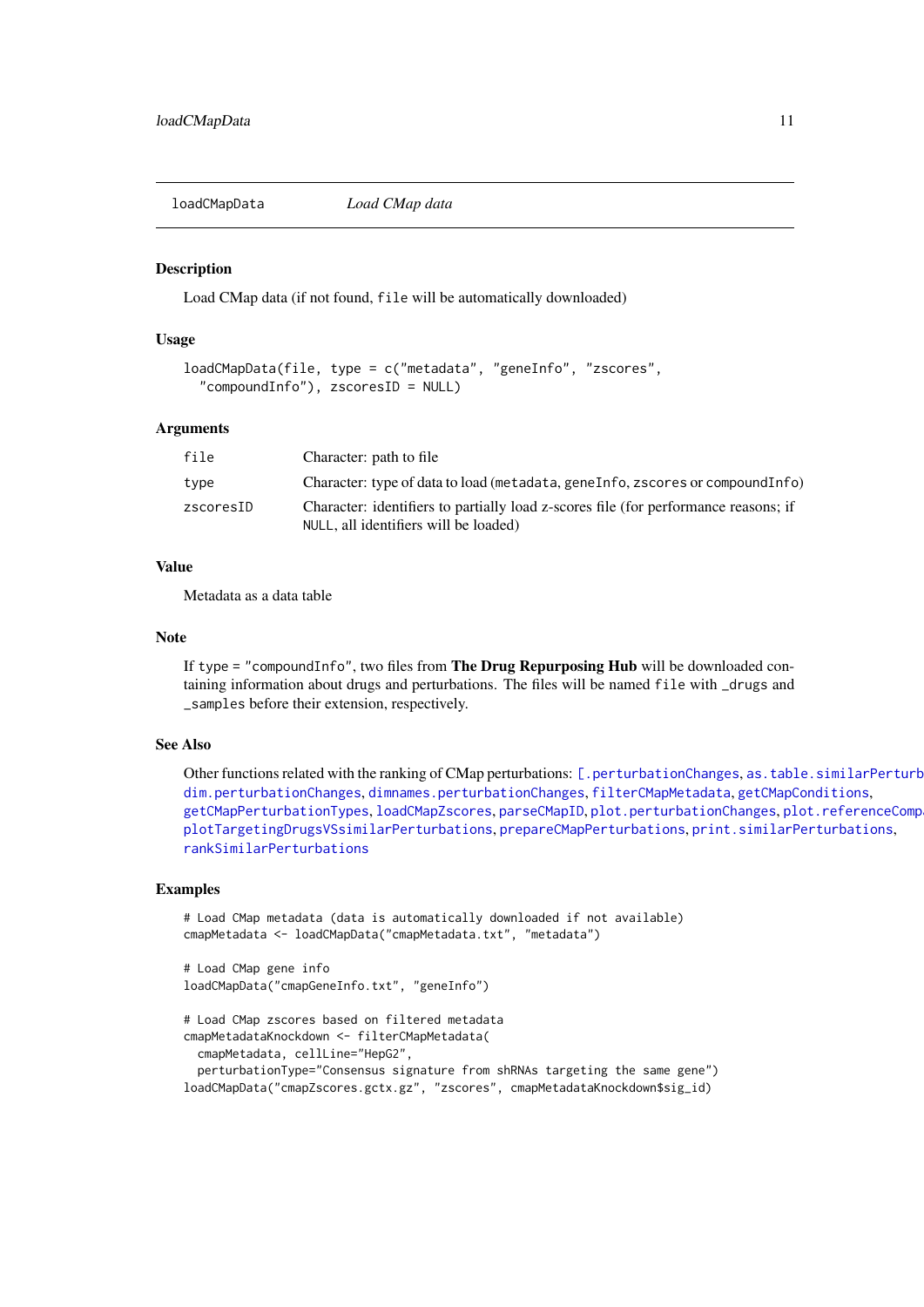<span id="page-11-2"></span><span id="page-11-0"></span>

# Description

Load matrix of CMap perturbation's differential expression z-scores

#### Usage

```
loadCMapZscores(data, perturbationChanges = FALSE, verbose = TRUE)
```
#### Arguments

data perturbationChanges object perturbationChanges Boolean: convert to perturbationChanges object? verbose Boolean: print messages?

# Value

Matrix containing CMap perturbation z-scores (genes as rows, perturbations as columns)

# See Also

Other functions related with the ranking of CMap perturbations: [\[.perturbationChanges](#page-26-1), as.table.similarPerturb [dim.perturbationChanges](#page-5-1), [dimnames.perturbationChanges](#page-6-1), [filterCMapMetadata](#page-7-1), [getCMapConditions](#page-8-1), [getCMapPerturbationTypes](#page-9-1), [loadCMapData](#page-10-1), [parseCMapID](#page-13-1), [plot.perturbationChanges](#page-15-1), plot.referenceCompari [plotTargetingDrugsVSsimilarPerturbations](#page-19-1), [prepareCMapPerturbations](#page-21-1), [print.similarPerturbations](#page-23-1), [rankSimilarPerturbations](#page-24-1)

#### Examples

```
metadata <- loadCMapData("cmapMetadata.txt", "metadata")
metadata <- filterCMapMetadata(metadata, cellLine="HepG2")
perts <- prepareCMapPerturbations(metadata, "cmapZscores.gctx",
                                  "cmapGeneInfo.txt")
zscores <- loadCMapZscores(perts[ , 1:10])
```
<span id="page-11-1"></span>loadDrugDescriptors *Load table with drug descriptors*

#### Description

Load table with drug descriptors

#### Usage

```
loadDrugDescriptors(source = c("NCI60", "CMap"), type = c("2D", "3D"),
  file = NULL)
```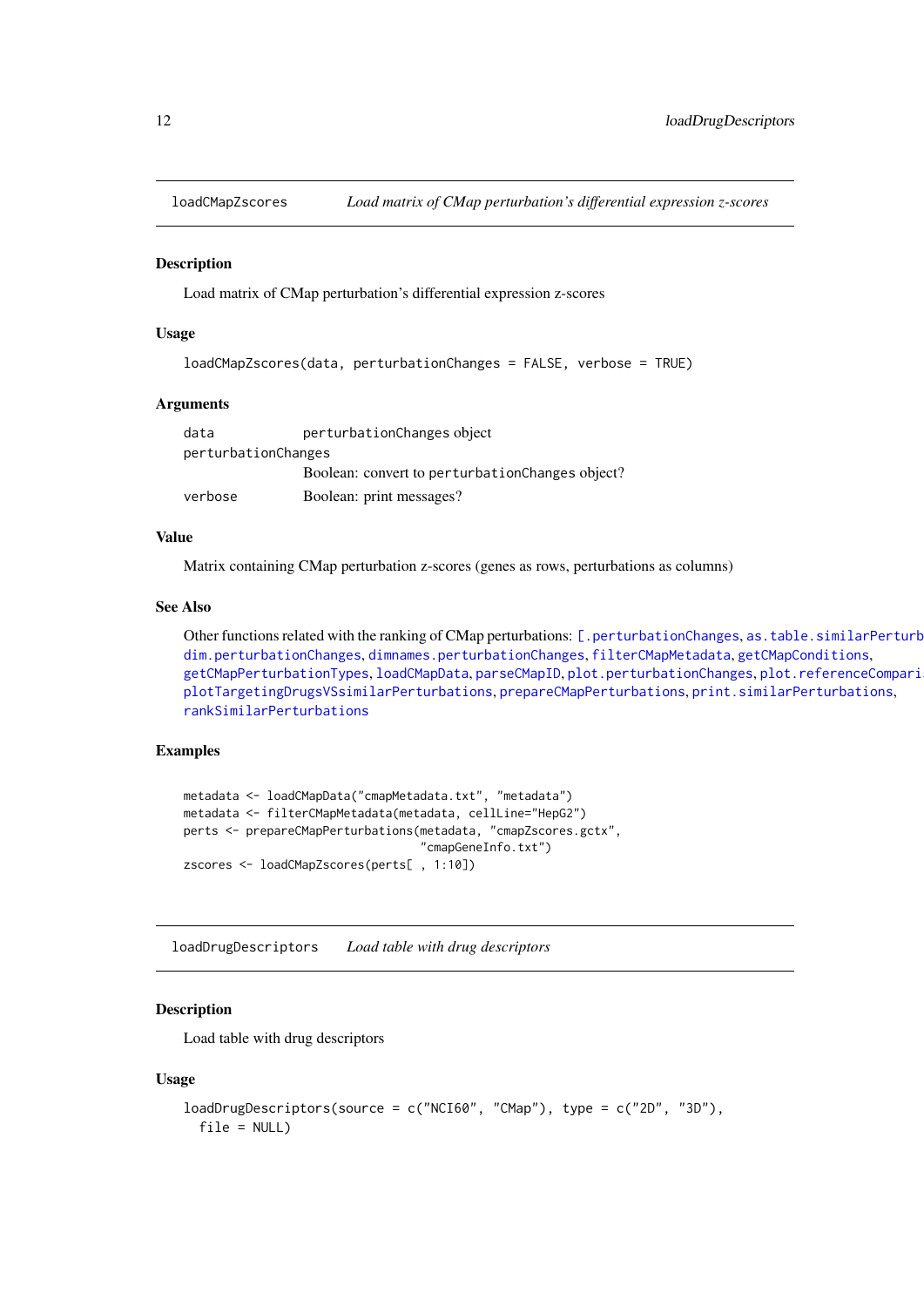# <span id="page-12-0"></span>Arguments

| source | Character: molecular descriptors for compounds in NCI60 or CMap                              |
|--------|----------------------------------------------------------------------------------------------|
| type   | Character: load 2D or 3D molecular descriptors                                               |
| file   | Character: filepath to drug descriptors (automatically downloaded if file does<br>not exist) |

# Value

Data table with drug descriptors

## See Also

Other functions for drug set enrichment analysis: [analyseDrugSetEnrichment](#page-1-1), [plotDrugSetEnrichment](#page-18-1), [prepareDrugSets](#page-22-1)

#### Examples

loadDrugDescriptors()

<span id="page-12-1"></span>loadENCODEsamples *Load ENCODE samples*

#### Description

Samples are automatically downloaded if they are not found in the current working directory.

# Usage

loadENCODEsamples(metadata)

#### Arguments

metadata Character: ENCODE metadata

# Value

List of loaded ENCODE samples

#### See Also

Other functions related with using ENCODE expression data: [downloadENCODEknockdownMetadata](#page-7-2), [performDifferentialExpression](#page-14-1), [prepareENCODEgeneExpression](#page-23-2)

# Examples

```
if (interactive()) {
  # Load ENCODE metadata for a specific cell line and gene
 cellLine <- "HepG2"
  gene <- c("EIF4G1", "U2AF2")
 ENCODEmetadata <- downloadENCODEknockdownMetadata(cellLine, gene)
  # Load samples based on filtered ENCODE metadata
  loadENCODEsamples(ENCODEmetadata)
}
```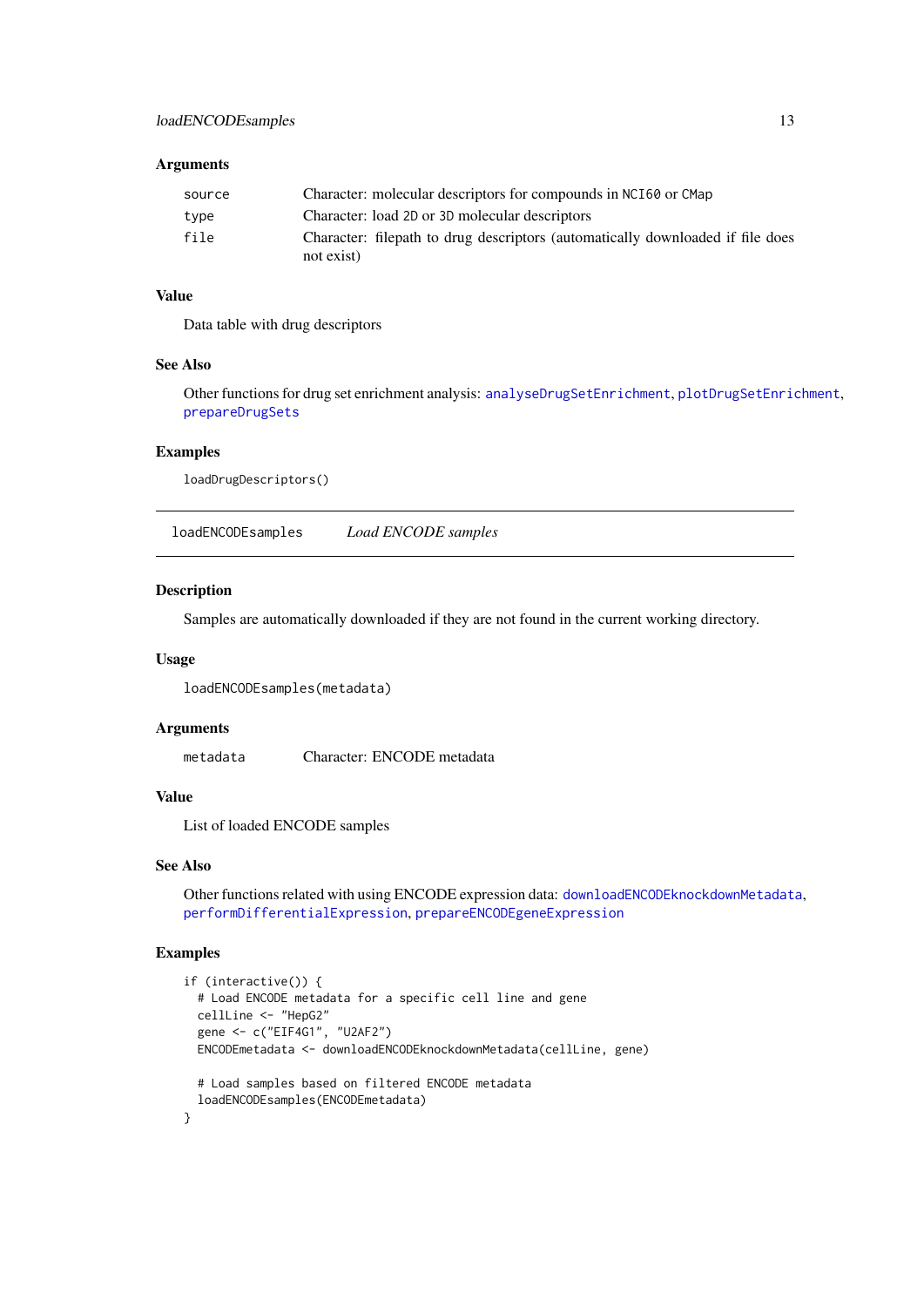<span id="page-13-2"></span><span id="page-13-0"></span>loadExpressionDrugSensitivityAssociation

*Load gene expression and drug sensitivity correlation matrix*

# Description

Load gene expression and drug sensitivity correlation matrix

# Usage

```
loadExpressionDrugSensitivityAssociation(source, file = NULL)
```
# Arguments

| source | Character: source (CTRP 2.1, GDSC 7 or NCI60)                                   |
|--------|---------------------------------------------------------------------------------|
| file   | Character: filepath to gene expression and drug sensitivity association dataset |
|        | (automatically downloaded if file does not exist)                               |

# Value

Correlation matrix between gene expression (rows) and drug sensitivity (columns)

#### See Also

Other functions related with the prediction of targeting drugs: [plot.referenceComparison](#page-16-1), plotTargetingDrugsVSsi [predictTargetingDrugs](#page-20-1)

# Examples

loadExpressionDrugSensitivityAssociation("GDSC 7")

<span id="page-13-1"></span>parseCMapID *Parse CMap identifier*

#### Description

Parse CMap identifier

# Usage

parseCMapID(id, cellLine = FALSE)

#### Arguments

| id       | Character: CMap identifier                                                        |
|----------|-----------------------------------------------------------------------------------|
| cellLine | Boolean: if TRUE, return cell line information from CMap identifier; else, return |
|          | the CMap identifier without the cell line                                         |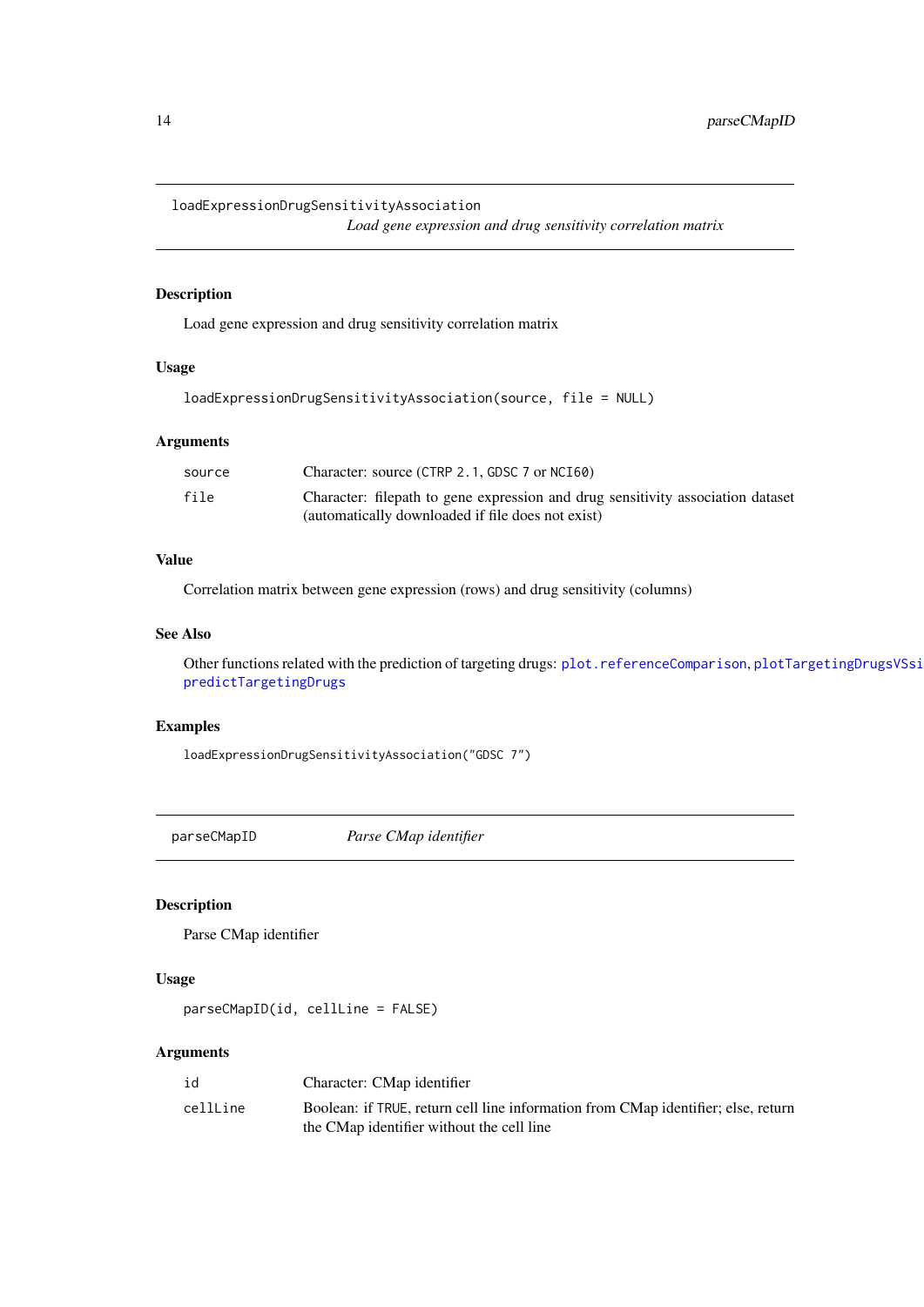#### <span id="page-14-0"></span>Value

Character vector with information from CMap identifiers

#### See Also

Other functions related with the ranking of CMap perturbations: [\[.perturbationChanges](#page-26-1), as.table.similarPerturb [dim.perturbationChanges](#page-5-1), [dimnames.perturbationChanges](#page-6-1), [filterCMapMetadata](#page-7-1), [getCMapConditions](#page-8-1), [getCMapPerturbationTypes](#page-9-1), [loadCMapData](#page-10-1), [loadCMapZscores](#page-11-2), [plot.perturbationChanges](#page-15-1), [plot.referenceComparison](#page-16-1), [plotTargetingDrugsVSsimilarPerturbations](#page-19-1), [prepareCMapPerturbations](#page-21-1), [print.similarPerturbations](#page-23-1), [rankSimilarPerturbations](#page-24-1)

#### Examples

```
id <- c("CVD001_HEPG2_24H:BRD-K94818765-001-01-0:4.8",
        "CVD001_HEPG2_24H:BRD-K96188950-001-04-5:4.3967",
        "CVD001_HUH7_24H:BRD-A14014306-001-01-1:4.1")
parseCMapID(id, cellLine=TRUE)
parseCMapID(id, cellLine=FALSE)
```
<span id="page-14-1"></span>performDifferentialExpression *Perform differential gene expression based on ENCODE data*

#### Description

Perform differential gene expression based on ENCODE data

#### Usage

performDifferentialExpression(counts)

#### Arguments

counts Data frame: gene expression

# Value

Data frame with differential gene expression results between knockdown and control

# See Also

Other functions related with using ENCODE expression data: [downloadENCODEknockdownMetadata](#page-7-2), [loadENCODEsamples](#page-12-1), [prepareENCODEgeneExpression](#page-23-2)

#### Examples

```
if (interactive()) {
  # Download ENCODE metadata for a specific cell line and gene
  cellLine <- "HepG2"
  gene <- "EIF4G1"
  ENCODEmetadata <- downloadENCODEknockdownMetadata(cellLine, gene)
```
# Download samples based on filtered ENCODE metadata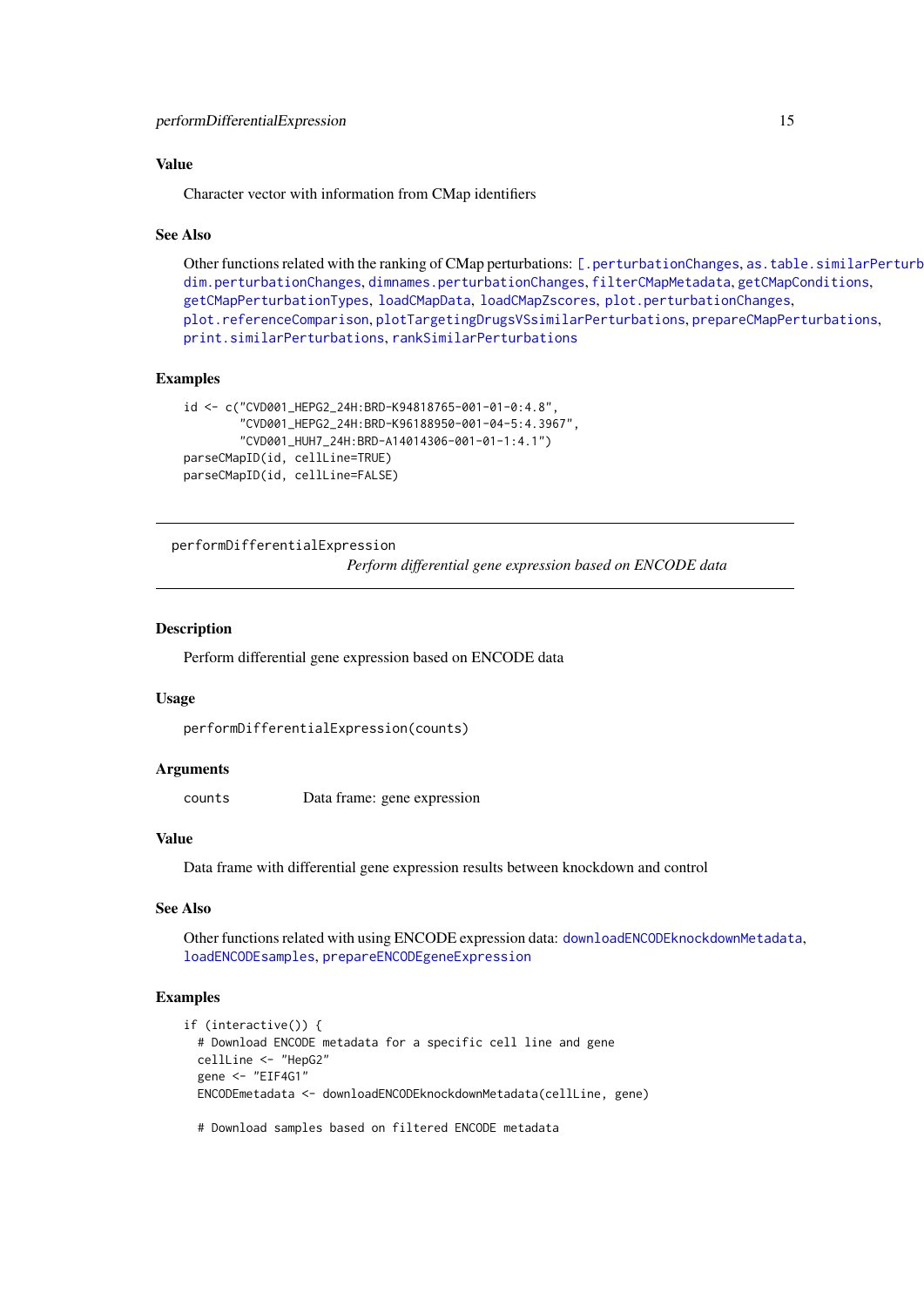```
ENCODEsamples <- loadENCODEsamples(ENCODEmetadata)[[1]]
counts <- prepareENCODEgeneExpression(ENCODEsamples)
# Remove low coverage (at least 10 counts shared across two samples)
minReads <- 10
minSamples <- 2
filter <- rowSums(counts[, -c(1, 2)] >= minReads) >= minSamples
counts <- counts[filter, ]
# Convert ENSEMBL identifier to gene symbol
counts$gene_id <- convertENSEMBLtoGeneSymbols(counts$gene_id)
# Perform differential gene expression analysis
diffExpr <- performDifferentialExpression(counts)
```

```
plot.perturbationChanges
```
*Plot perturbation comparison against a differential expression profile*

# Description

}

Plot perturbation comparison against a differential expression profile

#### Usage

```
## S3 method for class 'perturbationChanges'
plot(x, perturbation, diffExprGenes,
 method = c("spearman", "pearson", "gsea"), geneSize = 150,
 genes = c("both", "top", "bottom"), ...)
```
#### Arguments

| $\mathsf{x}$  | perturbationChanges object                                                                                                                                                                                                            |
|---------------|---------------------------------------------------------------------------------------------------------------------------------------------------------------------------------------------------------------------------------------|
| perturbation  | Character (perturbation identifier) or a similar Perturbations table (from which<br>the respective perturbation identifiers are retrieved)                                                                                            |
| diffExprGenes | Numeric: named vector of differentially expressed genes whose names are gene<br>identifiers and respective values are a statistic that represents significance and<br>magnitude of differentially expressed genes (e.g. t-statistics) |
| method        | Character: method to plot results (spearman, pearson or gsea)                                                                                                                                                                         |
| geneSize      | Number: top and bottom number of differentially expressed genes for gene set<br>enrichment (only used if method = gsea)                                                                                                               |
| genes         | Character: when plotting gene set enrichment analysis (GSEA), plot top genes<br>(genes = "top"), bottom genes (genes = "bottom") or both (genes = "both");<br>only used if method $=$ "gsea"                                          |
| .             | Extra arguments (currently undocumented)                                                                                                                                                                                              |

# Value

CMap data comparison plots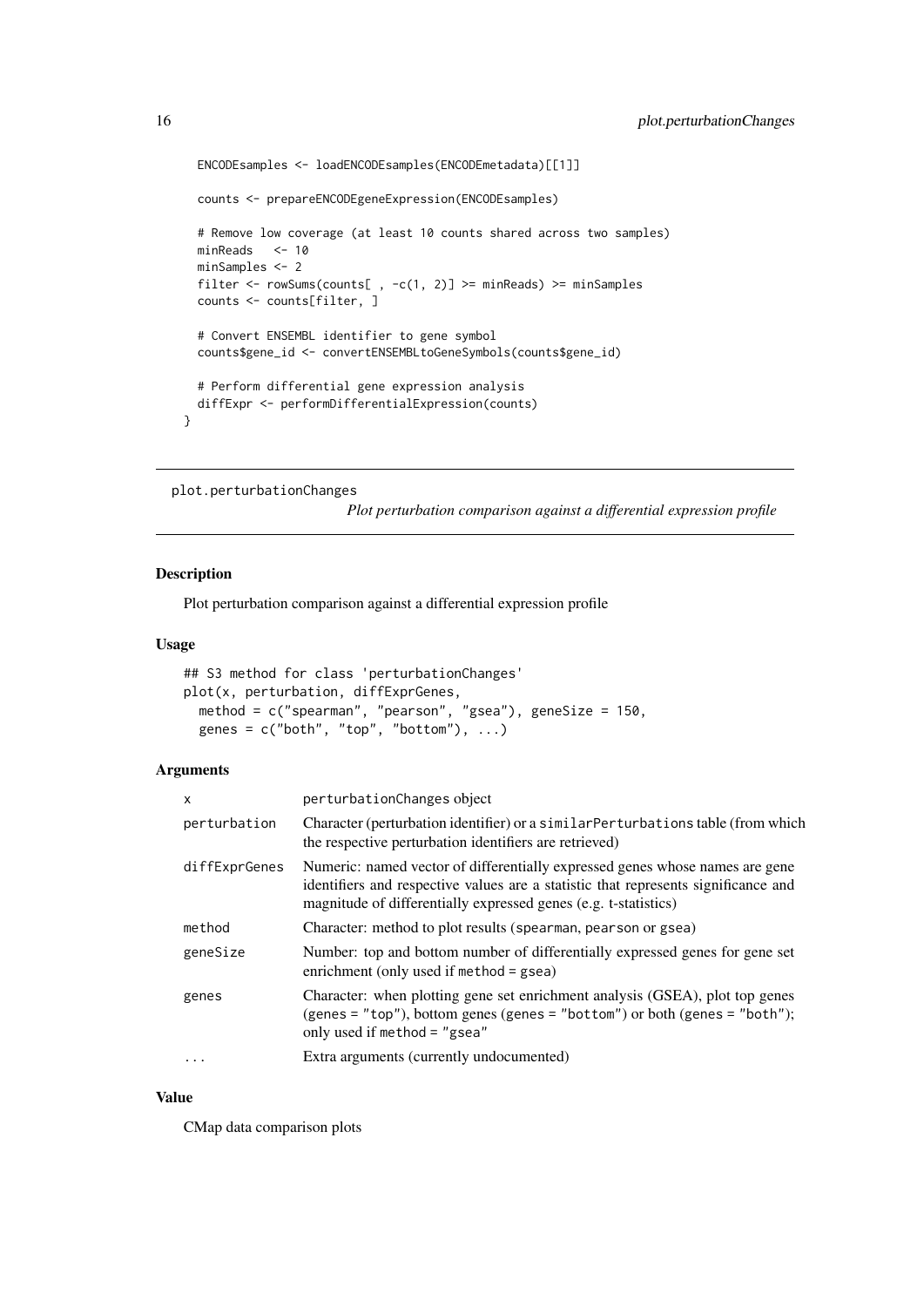#### <span id="page-16-0"></span>See Also

Other functions related with the ranking of CMap perturbations: [\[.perturbationChanges](#page-26-1), as.table.similarPerturb [dim.perturbationChanges](#page-5-1), [dimnames.perturbationChanges](#page-6-1), [filterCMapMetadata](#page-7-1), [getCMapConditions](#page-8-1), [getCMapPerturbationTypes](#page-9-1), [loadCMapData](#page-10-1), [loadCMapZscores](#page-11-2), [parseCMapID](#page-13-1), [plot.referenceComparison](#page-16-1), [plotTargetingDrugsVSsimilarPerturbations](#page-19-1), [prepareCMapPerturbations](#page-21-1), [print.similarPerturbations](#page-23-1), [rankSimilarPerturbations](#page-24-1)

#### Examples

```
data("diffExprStat")
data("cmapPerturbationsKD")
compareKD <- rankSimilarPerturbations(diffExprStat, cmapPerturbationsKD)
EIF4G1knockdown <- grep("EIF4G1", compareKD[[1]], value=TRUE)
plot(cmapPerturbationsKD, EIF4G1knockdown, diffExprStat, method="spearman")
plot(cmapPerturbationsKD, EIF4G1knockdown, diffExprStat, method="pearson")
plot(cmapPerturbationsKD, EIF4G1knockdown, diffExprStat, method="gsea")
data("cmapPerturbationsCompounds")
pert <- "CVD001_HEPG2_24H:BRD-A14014306-001-01-1:4.1"
plot(cmapPerturbationsCompounds, pert, diffExprStat, method="spearman")
plot(cmapPerturbationsCompounds, pert, diffExprStat, method="pearson")
plot(cmapPerturbationsCompounds, pert, diffExprStat, method="gsea")
# Multiple cell line perturbations
pert <- "CVD001_24H:BRD-A14014306-001-01-1:4.1"
plot(cmapPerturbationsCompounds, pert, diffExprStat, method="spearman")
plot(cmapPerturbationsCompounds, pert, diffExprStat, method="pearson")
# Currently unsupported!
# plot(cmapPerturbationsCompounds, pert, diffExprStat, method="gsea")
```
<span id="page-16-1"></span>plot.referenceComparison

*Plot data comparison*

# Description

Plot data comparison

#### Usage

```
## S3 method for class 'referenceComparison'
plot(x, method = c("spearman", "pearson","gsea", "rankProduct"), n = c(3, 3), showMetadata = TRUE,
  plotNonRankedPerturbations = FALSE, alpha = 0.3, ...)
```
#### Arguments

| $\mathsf{x}$ | referenceComparison object: obtained after running rankSimilarPerturbations<br>or predictTargetingDrugs |
|--------------|---------------------------------------------------------------------------------------------------------|
| method       | Character: method to plot results (spearman, pearson, gsea or rankProduct)                              |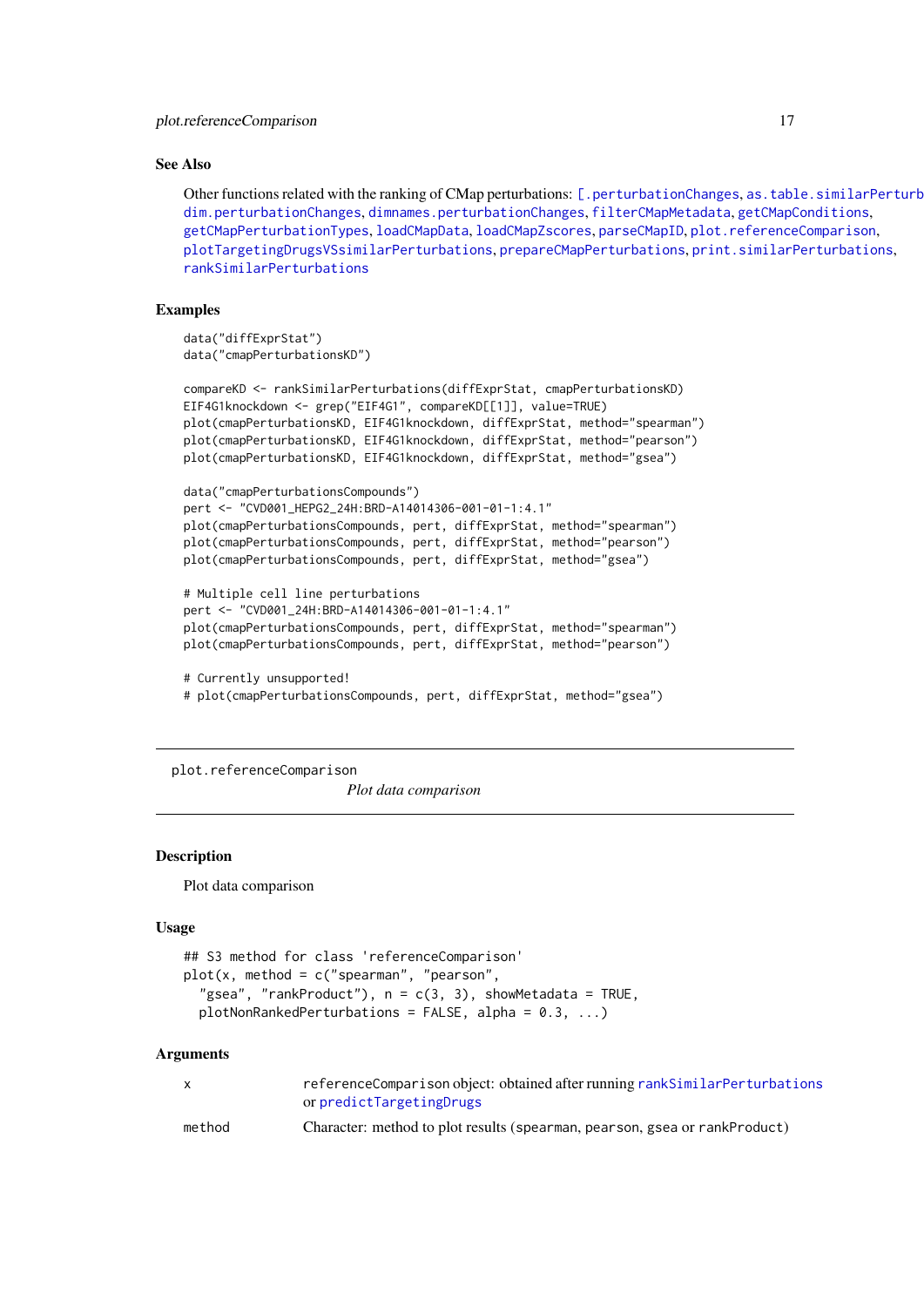<span id="page-17-0"></span>

| 18 | plot.referenceComparison |
|----|--------------------------|
|    |                          |

| n                          | Numeric: number of top and bottom genes to label (if a vector of two numbers<br>is given, the first and second numbers will be used as the number of top and<br>bottom genes to label, respectively) |  |
|----------------------------|------------------------------------------------------------------------------------------------------------------------------------------------------------------------------------------------------|--|
| showMetadata               | Boolean: show available metadata information instead of identifiers (if avail-<br>able)?                                                                                                             |  |
| plotNonRankedPerturbations |                                                                                                                                                                                                      |  |
|                            | Boolean: plot non-ranked data in grey?                                                                                                                                                               |  |
| alpha                      | Numeric: transparency                                                                                                                                                                                |  |
| $\ddots$                   | Extra arguments currently not used                                                                                                                                                                   |  |
|                            |                                                                                                                                                                                                      |  |

# Value

Plot illustrating the reference comparison

#### See Also

Other functions related with the ranking of CMap perturbations: [\[.perturbationChanges](#page-26-1), as.table.similarPerturb [dim.perturbationChanges](#page-5-1), [dimnames.perturbationChanges](#page-6-1), [filterCMapMetadata](#page-7-1), [getCMapConditions](#page-8-1), [getCMapPerturbationTypes](#page-9-1), [loadCMapData](#page-10-1), [loadCMapZscores](#page-11-2), [parseCMapID](#page-13-1), [plot.perturbationChanges](#page-15-1), [plotTargetingDrugsVSsimilarPerturbations](#page-19-1), [prepareCMapPerturbations](#page-21-1), [print.similarPerturbations](#page-23-1), [rankSimilarPerturbations](#page-24-1)

Other functions related with the prediction of targeting drugs: [loadExpressionDrugSensitivityAssociation](#page-13-2), [plotTargetingDrugsVSsimilarPerturbations](#page-19-1), [predictTargetingDrugs](#page-20-1)

#### Examples

```
# Example of a differential expression profile
data("diffExprStat")
## Not run:
# Download and load CMap perturbations to compare with
cellLine <- "HepG2"
cmapMetadataKD <- filterCMapMetadata(
  "cmapMetadata.txt", cellLine=cellLine,
  perturbationType="Consensus signature from shRNAs targeting the same gene")
cmapPerturbationsKD <- prepareCMapPerturbations(
  cmapMetadataKD, "cmapZscores.gctx", "cmapGeneInfo.txt", loadZscores=TRUE)
## End(Not run)
# Rank similar CMap perturbations
compareKD <- rankSimilarPerturbations(diffExprStat, cmapPerturbationsKD)
plot(compareKD, "spearman", c(7, 3))
plot(compareKD, "pearson")
plot(compareKD, "gsea")
```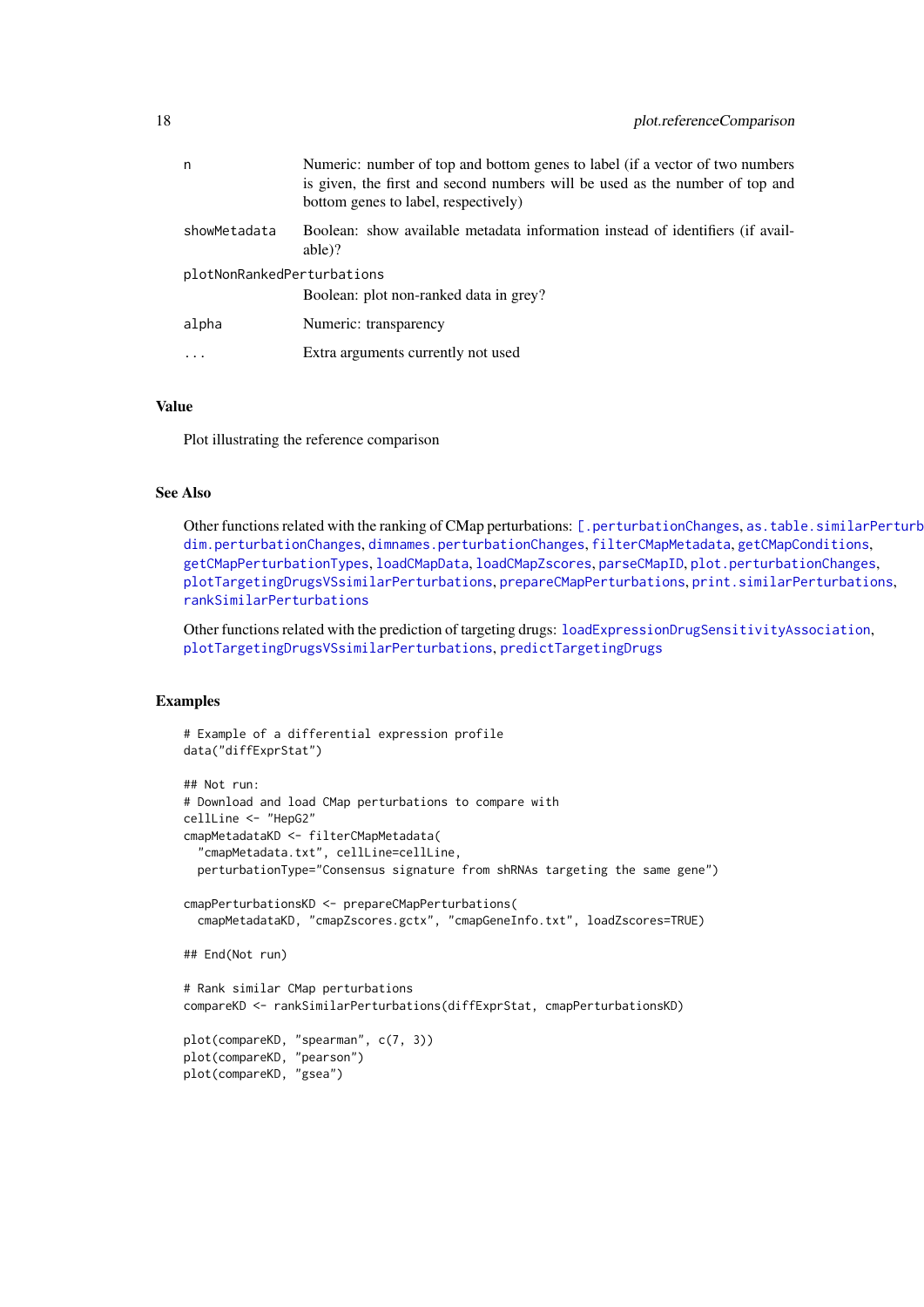<span id="page-18-1"></span><span id="page-18-0"></span>plotDrugSetEnrichment *Plot drug set enrichment*

# Description

Plot drug set enrichment

# Usage

```
plotDrugSetEnrichment(sets, stats, col = "rankProduct_rank",
 selectedSets = NULL)
```
# Arguments

| sets         | Named list of characters: named sets containing compound identifiers (obtain<br>drug sets by running prepareDrugSets())                                                               |
|--------------|---------------------------------------------------------------------------------------------------------------------------------------------------------------------------------------|
| stats        | Named numeric vector or either a similar Perturbations or a targeting Drugs<br>object (obtained after running rank Similar Perturbations or predict Targeting Drugs,<br>respectively) |
| col          | Character: name of the column to use for statistics (only required if class of<br>stats is either similar Perturbations or targeting Drugs)                                           |
| selectedSets | Character: drug sets to plot (if NULL, plot all)                                                                                                                                      |

# Value

List of GSEA plots per drug set

# See Also

Other functions for drug set enrichment analysis: [analyseDrugSetEnrichment](#page-1-1), [loadDrugDescriptors](#page-11-1), [prepareDrugSets](#page-22-1)

# Examples

```
descriptors <- loadDrugDescriptors()
drugSets <- prepareDrugSets(descriptors)
# Analyse drug set enrichment in ranked targeting drugs for a differential
# expression profile
data("diffExprStat")
gdsc <- loadExpressionDrugSensitivityAssociation("GDSC")
predicted <- predictTargetingDrugs(diffExprStat, gdsc)
```

```
plotDrugSetEnrichment(drugSets, predicted)
```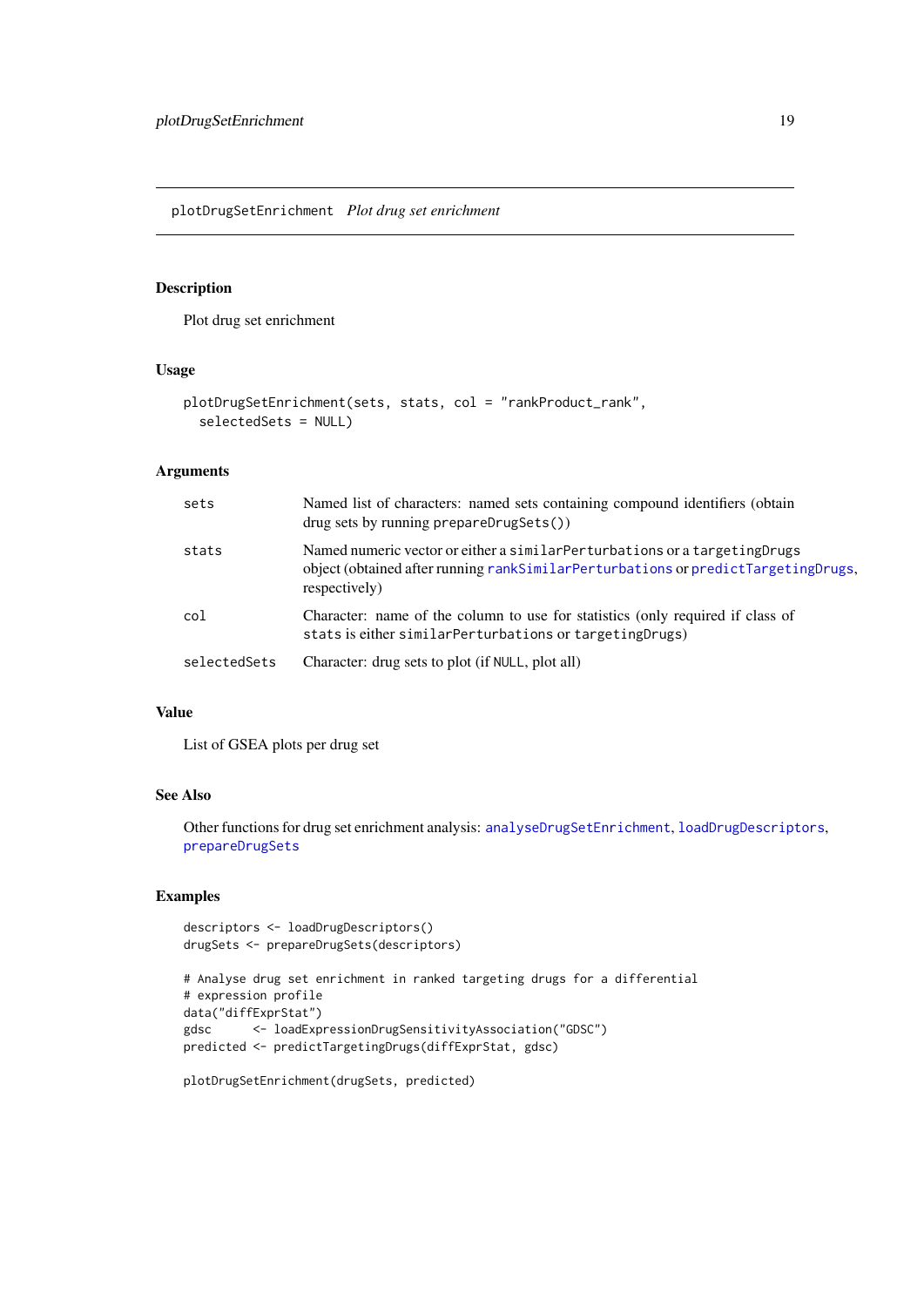<span id="page-19-1"></span><span id="page-19-0"></span>plotTargetingDrugsVSsimilarPerturbations

*Plot similar perturbations against predicted targeting drugs*

#### Description

Plot similar perturbations against predicted targeting drugs

# Usage

```
plotTargetingDrugsVSsimilarPerturbations(targetingDrugs,
  similarPerturbations, column, labelBy = "pert_iname",
 quantileThreshold = 0.25, showAllScores = FALSE)
```
# Arguments

|                                                     | targetingDrugs targetingDrugs object                                                                           |  |
|-----------------------------------------------------|----------------------------------------------------------------------------------------------------------------|--|
| similarPerturbations<br>similarPerturbations object |                                                                                                                |  |
| column                                              | Character: column to plot (must be available in both databases)                                                |  |
| labelBy                                             | Character: column in similar Perturbations, its metadata or compound in-<br>formation to be used for labelling |  |
| quantileThreshold                                   |                                                                                                                |  |
|                                                     | Numeric: quantile to use for highlight values within $[0, 1]$                                                  |  |
| showAllScores                                       | Boolean: showl all scores? If FALSE, only the best score per compound will be<br>plotted                       |  |

# Value

ggplot2 plot

# See Also

Other functions related with the ranking of CMap perturbations: [\[.perturbationChanges](#page-26-1), as.table.similarPerturb [dim.perturbationChanges](#page-5-1), [dimnames.perturbationChanges](#page-6-1), [filterCMapMetadata](#page-7-1), [getCMapConditions](#page-8-1), [getCMapPerturbationTypes](#page-9-1), [loadCMapData](#page-10-1), [loadCMapZscores](#page-11-2), [parseCMapID](#page-13-1), [plot.perturbationChanges](#page-15-1), [plot.referenceComparison](#page-16-1), [prepareCMapPerturbations](#page-21-1), [print.similarPerturbations](#page-23-1), [rankSimilarPerturbations](#page-24-1)

Other functions related with the prediction of targeting drugs: [loadExpressionDrugSensitivityAssociation](#page-13-2), [plot.referenceComparison](#page-16-1), [predictTargetingDrugs](#page-20-1)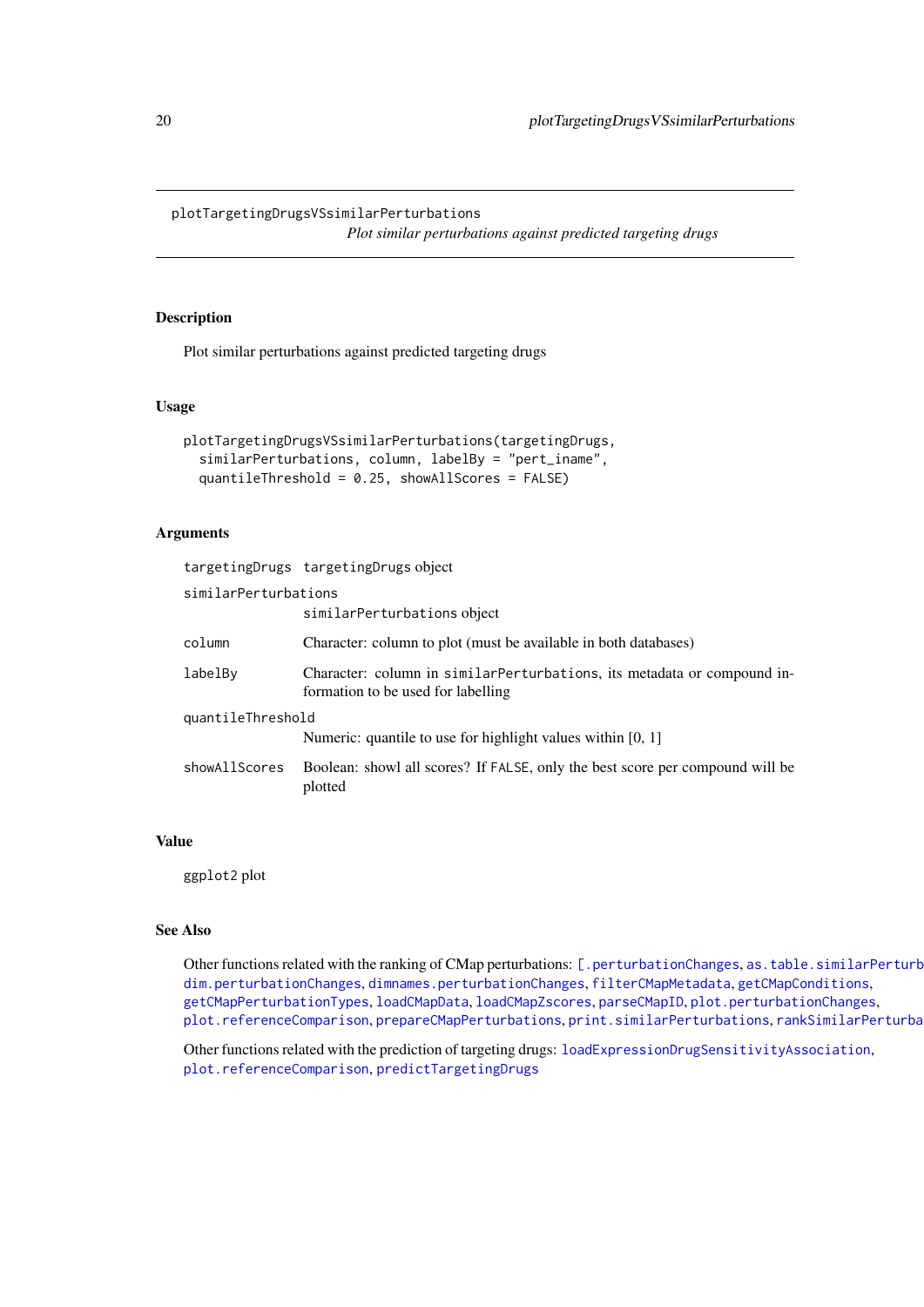<span id="page-20-1"></span><span id="page-20-0"></span>predictTargetingDrugs *Predict targeting drugs*

#### Description

Identify compounds that may target the phenotype associated with a user-provided differential expression profile by comparing such against a correlation matrix of gene expression and drug sensitivity.

#### Usage

```
predictTargetingDrugs(diffExprGenes, expressionDrugSensitivityCor,
 method = c("spearman", "pearson", "gsea"), geneSize = 150,
  isDrugActivityDirectlyProportionalToSensitivity = NULL)
```
# Arguments

| diffExprGenes                                   | Numeric: named vector of differentially expressed genes whose names are gene<br>identifiers and respective values are a statistic that represents significance and<br>magnitude of differentially expressed genes (e.g. t-statistics)                 |  |
|-------------------------------------------------|-------------------------------------------------------------------------------------------------------------------------------------------------------------------------------------------------------------------------------------------------------|--|
| expressionDrugSensitivityCor                    |                                                                                                                                                                                                                                                       |  |
|                                                 | Matrix: correlation matrix of gene expression (rows) and drug sensitivity (columns)<br>across cell lines. Pre-prepared gene expression and drug sensitivity associations<br>are available to download using loadExpressionDrugSensitivityAssociation. |  |
| method                                          | Character: comparison methods to run (spearman, pearson or gsea); multiple<br>methods can be selected                                                                                                                                                 |  |
| geneSize                                        | Number: top and bottom number of differentially expressed genes for gene set<br>enrichment (only used if method = gsea)                                                                                                                               |  |
| isDrugActivityDirectlyProportionalToSensitivity |                                                                                                                                                                                                                                                       |  |
|                                                 | Boolean: are the values used for drug activity directly proportional to drug sen-<br>sitivity? See details.                                                                                                                                           |  |

## Details

If isDrugActivityDirectlyProportionalToSensitivity is set to NULL (as by default), the attribute isDrugMetricDirectlyProportionalToSensitivity on the object passed as argument expressionDrugSensitivityCor is used (objects obtained via [loadExpressionDrugSensitivityAssociation](#page-13-2) have the mentioned attribute set).

# Value

Data table with correlation or GSEA results comparing differential expression values against gene expression and drug sensitivity associations

# GSEA score

Weighted connectivity scores (WTCS) are calculated when method = "gsea" ([https://clue.io/](https://clue.io/connectopedia/cmap_algorithms) [connectopedia/cmap\\_algorithms](https://clue.io/connectopedia/cmap_algorithms)).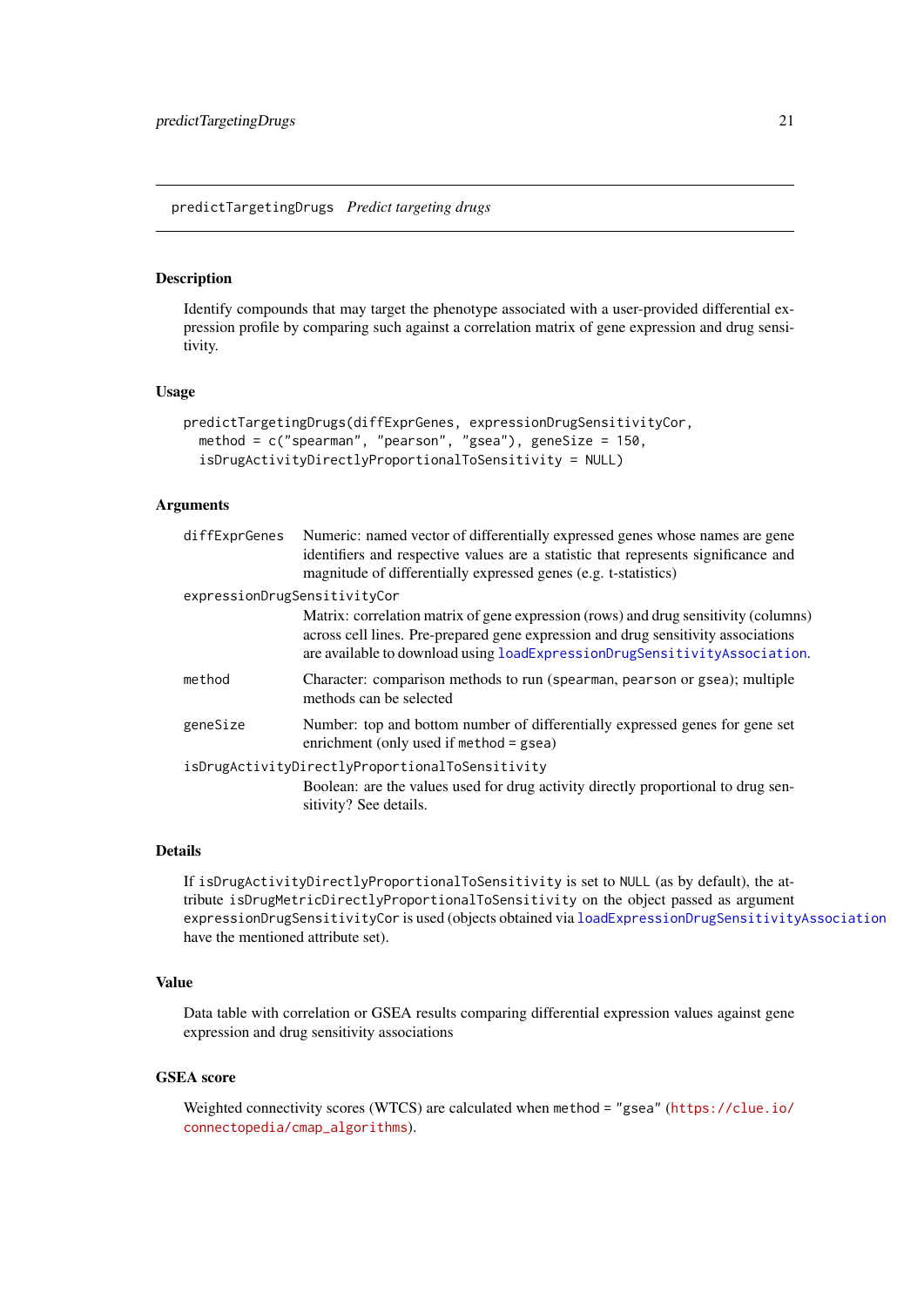#### See Also

Other functions related with the prediction of targeting drugs: [loadExpressionDrugSensitivityAssociation](#page-13-2), [plot.referenceComparison](#page-16-1), [plotTargetingDrugsVSsimilarPerturbations](#page-19-1)

#### Examples

# Example of a differential expression profile data("diffExprStat")

# Load expression and drug sensitivity association derived from GDSC data gdsc <- loadExpressionDrugSensitivityAssociation("GDSC 7")

# Predict targeting drugs on a differential expression profile predictTargetingDrugs(diffExprStat, gdsc)

<span id="page-21-1"></span>prepareCMapPerturbations

*Prepare CMap perturbation data*

# Description

Prepare CMap perturbation data

#### Usage

```
prepareCMapPerturbations(metadata, zscores, geneInfo,
 compoundInfo = NULL, loadZscores = FALSE)
```
#### Arguments

| metadata     | Data frame (CMap metadata) or character (respective filepath to load data from<br>file)      |
|--------------|----------------------------------------------------------------------------------------------|
| zscores      | Data frame (GCTX z-scores) or character (respective filepath to load data from<br>file)      |
| geneInfo     | Data frame (CMap gene info) or character (respective filepath to load data from<br>file)     |
| compoundInfo | Data frame (CMap compound info) or character (respective filepath to load data<br>from file) |
| loadZscores  | Boolean: load perturbation z-scores? Not recommended in memory-constrained<br>systems        |

#### Value

CMap perturbation data attributes and filename

#### See Also

Other functions related with the ranking of CMap perturbations: [\[.perturbationChanges](#page-26-1), as.table.similarPerturb [dim.perturbationChanges](#page-5-1), [dimnames.perturbationChanges](#page-6-1), [filterCMapMetadata](#page-7-1), [getCMapConditions](#page-8-1), [getCMapPerturbationTypes](#page-9-1), [loadCMapData](#page-10-1), [loadCMapZscores](#page-11-2), [parseCMapID](#page-13-1), [plot.perturbationChanges](#page-15-1), [plot.referenceComparison](#page-16-1), [plotTargetingDrugsVSsimilarPerturbations](#page-19-1), [print.similarPerturbations](#page-23-1), [rankSimilarPerturbations](#page-24-1)

<span id="page-21-0"></span>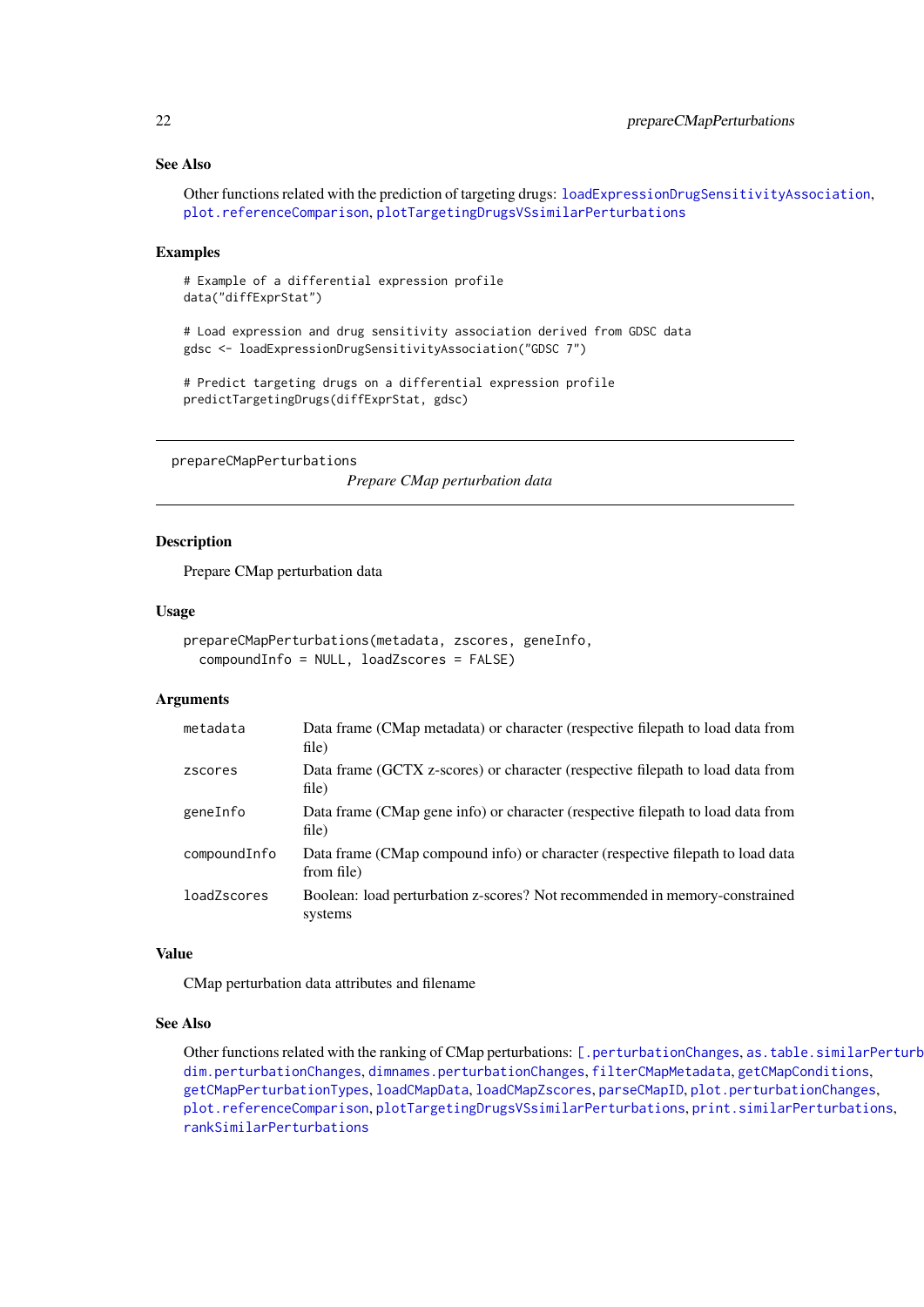#### <span id="page-22-0"></span>prepareDrugSets 23

# Examples

```
## Not run:
metadata <- loadCMapData("cmapMetadata.txt", "metadata")
metadata <- filterCMapMetadata(metadata, cellLine="HepG2")
prepareCMapPerturbations(metadata, "cmapZscores.gctx", "cmapGeneInfo.txt")
```
## End(Not run)

<span id="page-22-1"></span>prepareDrugSets *Prepare drug sets from a table with compound descriptors*

# Description

Prepare drug sets from a table with compound descriptors

# Usage

prepareDrugSets(table, id = 1, maxUniqueElems = 15)

# Arguments

| table | Data frame: drug descriptors                                                                                              |
|-------|---------------------------------------------------------------------------------------------------------------------------|
| id    | Integer or character: index or name of the column containing identifiers                                                  |
|       | maxUniqueElems Numeric: maximum number of unique elements in a descriptor to consider when<br>creating discrete drug sets |

# Value

Named list of characters: named drug sets with respective compound identifiers as list elements

# See Also

Other functions for drug set enrichment analysis: [analyseDrugSetEnrichment](#page-1-1), [loadDrugDescriptors](#page-11-1), [plotDrugSetEnrichment](#page-18-1)

# Examples

```
descriptors <- loadDrugDescriptors("NCI60")
prepareDrugSets(descriptors)
```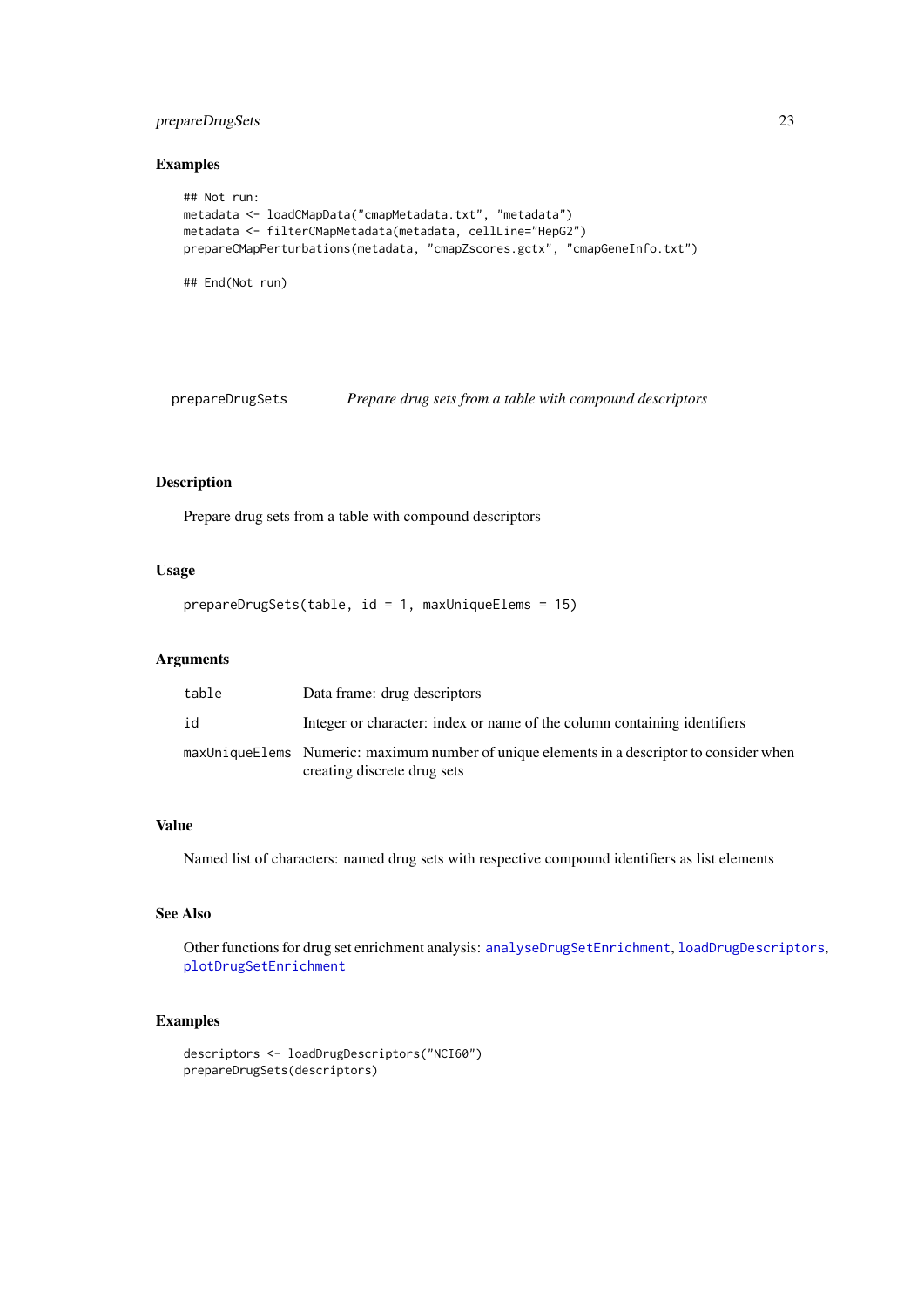<span id="page-23-2"></span><span id="page-23-0"></span>prepareENCODEgeneExpression

*Load an ENCODE gene expression data*

# Description

Load an ENCODE gene expression data

#### Usage

prepareENCODEgeneExpression(samples)

# Arguments

samples List of loaded ENCODE samples

# Value

Data frame containing gene read counts

#### See Also

convertENSEMBLtoGeneSymbols

Other functions related with using ENCODE expression data: [downloadENCODEknockdownMetadata](#page-7-2), [loadENCODEsamples](#page-12-1), [performDifferentialExpression](#page-14-1)

# Examples

```
if (interactive()) {
  # Load ENCODE metadata for a specific cell line and gene
  cellLine <- "HepG2"
  gene <- "EIF4G1"
 ENCODEmetadata <- loadENCODEknockdownMetadata(cellLine, gene)
  # Load samples based on filtered ENCODE metadata
  ENCODEsamples <- loadENCODEsamples(ENCODEmetadata)[[1]]
 prepareENCODEgeneExpression(ENCODEsamples)
}
```
<span id="page-23-1"></span>print.similarPerturbations *Print a* similarPerturbations *object*

# Description

Print a similarPerturbations object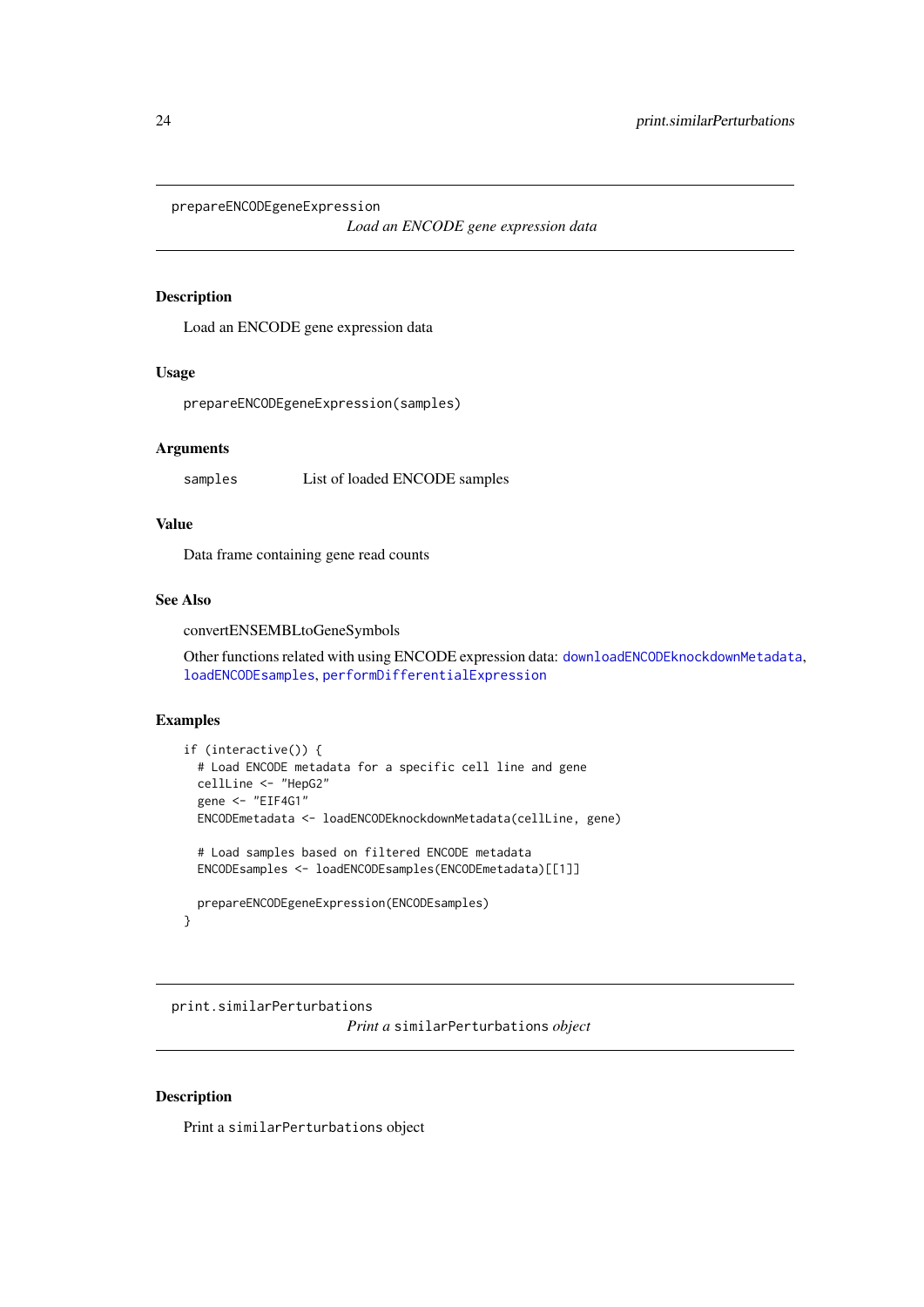#### <span id="page-24-0"></span>rankSimilarPerturbations 25

#### Usage

```
## S3 method for class 'similarPerturbations'
print(x, perturbation = NULL, ...)
```
# Arguments

| $\mathsf{x}$ | similarPerturbations object                                         |
|--------------|---------------------------------------------------------------------|
| perturbation | Character (perturbation identifier) or numeric (perturbation index) |
| .            | Extra parameters passed to print                                    |

# Value

Information on perturbationChanges object or on specific perturbations (if perturbation is set)

### See Also

Other functions related with the ranking of CMap perturbations: [\[.perturbationChanges](#page-26-1), as.table.similarPerturb [dim.perturbationChanges](#page-5-1), [dimnames.perturbationChanges](#page-6-1), [filterCMapMetadata](#page-7-1), [getCMapConditions](#page-8-1), [getCMapPerturbationTypes](#page-9-1), [loadCMapData](#page-10-1), [loadCMapZscores](#page-11-2), [parseCMapID](#page-13-1), [plot.perturbationChanges](#page-15-1), [plot.referenceComparison](#page-16-1), [plotTargetingDrugsVSsimilarPerturbations](#page-19-1), [prepareCMapPerturbations](#page-21-1), [rankSimilarPerturbations](#page-24-1)

```
rankSimilarPerturbations
```
*Rank CMap perturbations' similarity to a differential expression profile*

#### Description

Compare differential expression results against CMap perturbations.

#### Usage

```
rankSimilarPerturbations(diffExprGenes, perturbations,
 method = c("spearman", "pearson", "gsea"), geneSize = 150,
 cellLineMean = "auto", rankPerCellLine = FALSE)
```
#### Arguments

| diffExprGenes | Numeric: named vector of differentially expressed genes whose names are gene<br>identifiers and respective values are a statistic that represents significance and<br>magnitude of differentially expressed genes (e.g. t-statistics) |
|---------------|---------------------------------------------------------------------------------------------------------------------------------------------------------------------------------------------------------------------------------------|
| perturbations | perturbationChanges object: CMap perturbations (check prepareCMapPerturbations)                                                                                                                                                       |
| method        | Character: comparison method (spearman, pearson or gsea; multiple methods<br>may be selected at once)                                                                                                                                 |
| geneSize      | Number: top and bottom number of differentially expressed genes for gene set<br>enrichment (only used if method $=$ gsea)                                                                                                             |
| cellLineMean  | Boolean: add a column with the mean score across cell lines? If cell Line Mean<br>= "auto" (default) the mean score will be added if more than one cell line is<br>available                                                          |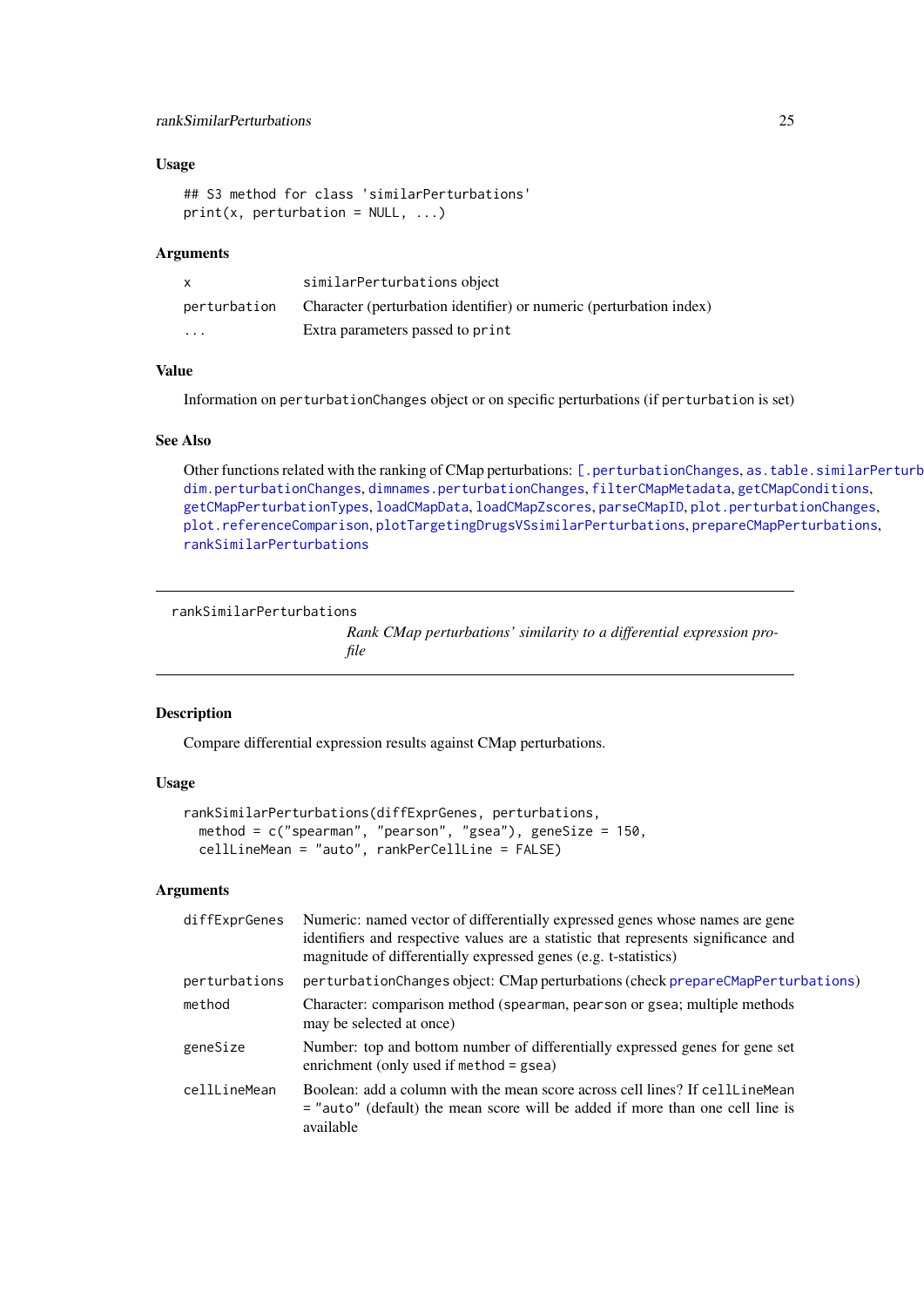#### <span id="page-25-0"></span>rankPerCellLine

Boolean: when ranking results, also rank them based on individual cell lines instead of only focusing on the mean score across cell lines; if cellLineMean = FALSE, individual cell line conditions are always ranked

# Value

Data table with correlation or GSEA results comparing differential expression values with those associated with CMap perturbations

#### GSEA score

Weighted connectivity scores (WTCS) are calculated when method = "gsea" ([https://clue.io/](https://clue.io/connectopedia/cmap_algorithms) [connectopedia/cmap\\_algorithms](https://clue.io/connectopedia/cmap_algorithms)).

# See Also

Other functions related with the ranking of CMap perturbations: [\[.perturbationChanges](#page-26-1), as.table.similarPerturb [dim.perturbationChanges](#page-5-1), [dimnames.perturbationChanges](#page-6-1), [filterCMapMetadata](#page-7-1), [getCMapConditions](#page-8-1), [getCMapPerturbationTypes](#page-9-1), [loadCMapData](#page-10-1), [loadCMapZscores](#page-11-2), [parseCMapID](#page-13-1), [plot.perturbationChanges](#page-15-1), [plot.referenceComparison](#page-16-1), [plotTargetingDrugsVSsimilarPerturbations](#page-19-1), [prepareCMapPerturbations](#page-21-1), [print.similarPerturbations](#page-23-1)

#### Examples

```
# Example of a differential expression profile
data("diffExprStat")
## Not run:
# Download and load CMap perturbations to compare with
cellLine <- c("HepG2", "HUH7")
cmapMetadataCompounds <- filterCMapMetadata(
    "cmapMetadata.txt", cellLine=cellLine, timepoint="24 h",
    dosage="5 \u00B5M", perturbationType="Compound")
cmapPerturbationsCompounds <- prepareCMapPerturbations(
    cmapMetadataCompounds, "cmapZscores.gctx", "cmapGeneInfo.txt",
    "cmapCompoundInfo_drugs.txt", loadZscores=TRUE)
## End(Not run)
```

```
perturbations <- cmapPerturbationsCompounds
```

```
# Rank similar CMap perturbations (by default, Spearman's and Pearson's
# correlation are used, as well as GSEA with the top and bottom 150 genes of
# the differential expression profile used as reference)
rankSimilarPerturbations(diffExprStat, perturbations)
```
# Rank similar CMap perturbations using only Spearman's correlation rankSimilarPerturbations(diffExprStat, perturbations, method="spearman")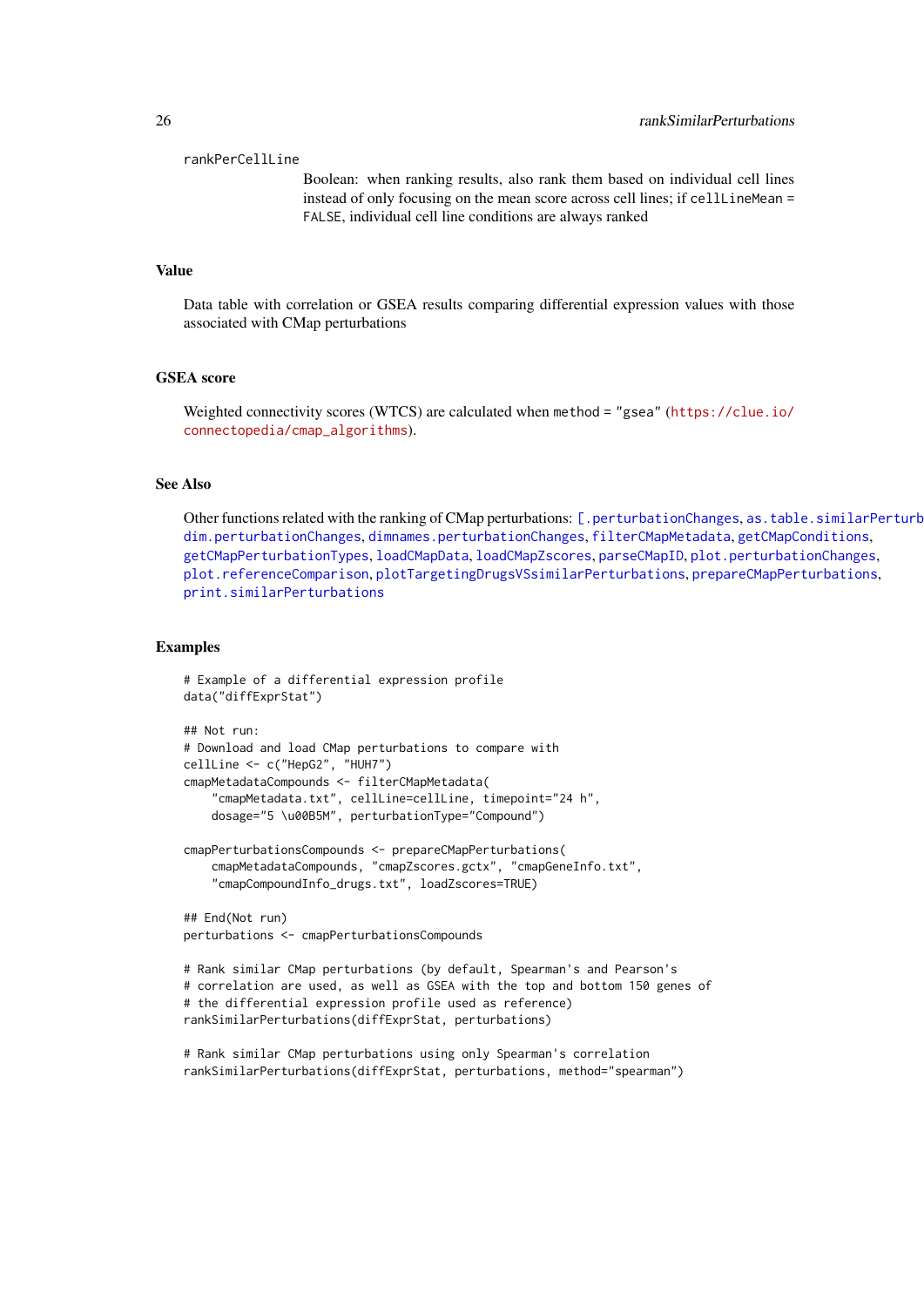<span id="page-26-1"></span><span id="page-26-0"></span>[.perturbationChanges *Subset a* perturbationChanges *object*

# Description

Subset a perturbationChanges object

#### Usage

```
## S3 method for class 'perturbationChanges'
x[i, j, drop = FALSE, ...]
```
# Arguments

| x    | perturbationChanges object                                  |
|------|-------------------------------------------------------------|
| i, j | Character or numeric indexes specifying elements to extract |
| drop | Boolean: coerce result to the lowest possible dimension?    |
|      | Extra parameters passed to $\Gamma$                         |

# Value

perturbationChanges object with subset data

# See Also

Other functions related with the ranking of CMap perturbations: [as.table.similarPerturbations](#page-3-1), [dim.perturbationChanges](#page-5-1), [dimnames.perturbationChanges](#page-6-1), [filterCMapMetadata](#page-7-1), [getCMapConditions](#page-8-1), [getCMapPerturbationTypes](#page-9-1), [loadCMapData](#page-10-1), [loadCMapZscores](#page-11-2), [parseCMapID](#page-13-1), [plot.perturbationChanges](#page-15-1), [plot.referenceComparison](#page-16-1), [plotTargetingDrugsVSsimilarPerturbations](#page-19-1), [prepareCMapPerturbations](#page-21-1), [print.similarPerturbations](#page-23-1), [rankSimilarPerturbations](#page-24-1)